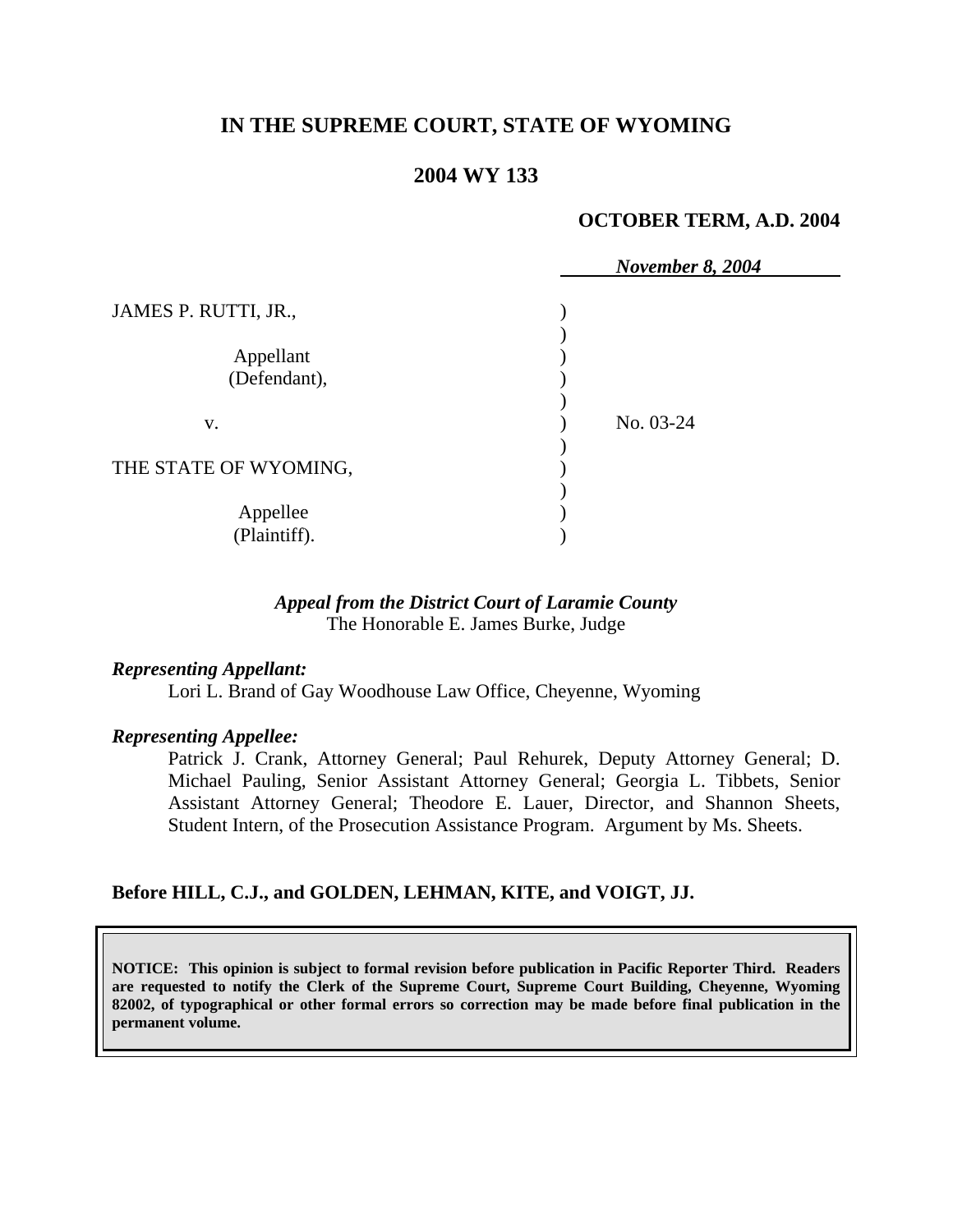#### GOLDEN, Justice.

[¶1] James Rutti appeals a Judgment and Sentence that resulted from Rutti's entry of two guilty pleas pursuant to a plea agreement. After Rutti entered his guilty pleas he filed a pro se motion to withdraw them. After a hearing at which Rutti was represented by counsel, the trial court denied Rutti's motion to withdraw his guilty pleas. On appeal, Rutti makes multiple claims of error. First, Rutti was charged with sexual exploitation of a child under Wyo. Stat. Ann. § 6-4-303(b)(iii) (LexisNexis  $2003$ )<sup>1</sup> for delivering child pornography. Rutti argues that § 6-4-303(b)(iii) is facially overbroad and thus violates the First Amendment to the United States Constitution. Next, Rutti claims he received legally ineffective assistance of counsel and at the least this Court should remand the case to the trial court for a hearing to develop the record regarding his ineffectiveness claim. Rutti also claims the prosecutor engaged in misconduct and breached the plea agreement. This Court finds that no remand for an evidentiary hearing is appropriate under the circumstances. Finding no prejudicial error, we affirm.

#### **ISSUES**

[¶2] Rutti states the issues as:

(a) As used in this section:

(A) The production of the visual depiction involves the use of a child engaging in explicit sexual conduct;

(B) The visual depiction is, or appears to be, of a child engaging in explicit sexual conduct;

(C) The visual depiction has been created, adapted or modified to appear that a child is engaging in explicit sexual conduct; or

(D) The visual depiction is advertised, promoted, described or distributed in a manner that conveys the impression that the material is, or contains, a visual depiction of a child engaging in explicit sexual conduct.

(iii) "Explicit sexual conduct" means actual or simulated sexual intercourse, including genital-genital, oral-genital, anal-genital or oral-anal, between persons of the same or opposite sex, bestiality, masturbation, sadistic or masochistic abuse or lascivious exhibition of the genitals or pubic area of any person;

(iv) "Visual depiction" means developed and undeveloped film and videotape, and data stored on computer disk or by electronic means which is capable of conversion into a visual image.

(b) A person is guilty of sexual exploitation of a child if, for any purpose, he knowingly:

(i) Causes, induces, entices, coerces or permits a child to engage in, or be used for, the making of child pornography;

(ii) Causes, induces, entices or coerces a child to engage in, or be used for, any explicit sexual conduct;

(iii) Manufactures, generates, creates, receives, distributes, reproduces, delivers or possesses with the intent to deliver, including through digital or electronic means, whether or not by computer, any child pornography;

(iv) Possesses child pornography, . . . .

 $1 \text{ }$  § 6-4-303. Sexual exploitation of children; penalties; definitions.

<sup>(</sup>i) "Child" means a person under the age of eighteen (18) years;

<sup>(</sup>ii) "Child pornography" means any visual depiction, including any photograph, film, video, picture, computer or computer-generated image or picture, whether or not made or produced by electronic, mechanical or other means, of explicit sexual conduct, where: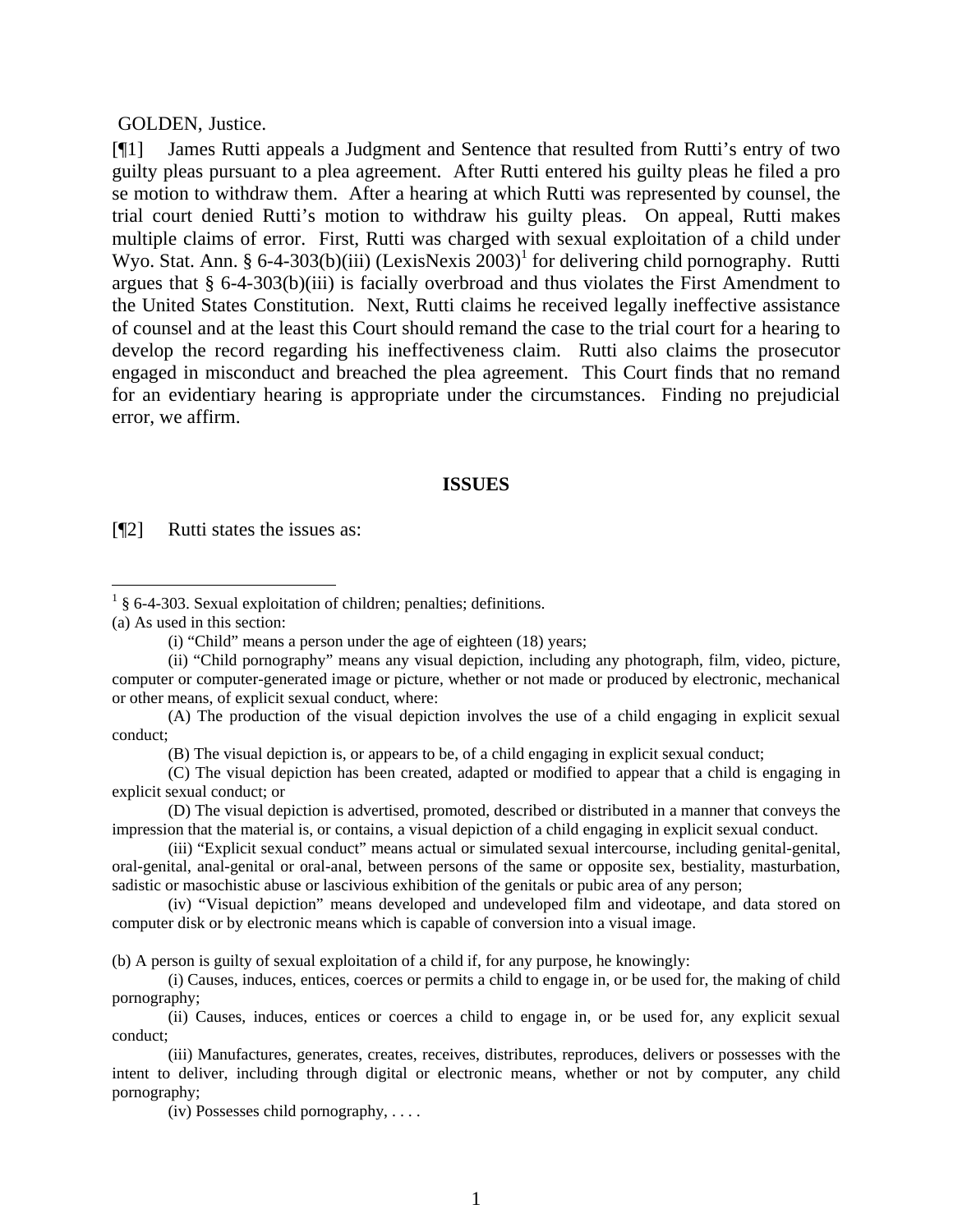I. Whether Appellant's conviction for violation of Wyo. Stat. § 6-4-303(b)(iii) must be vacated because it is unconstitutional as violative of the First Amendment to the U.S. Constitution.

II. Whether Appellant's Sixth Amendment right to effective assistance of trial counsel was violated by trial counsel's deficient performance in defense of Appellant.

> A. Whether counsel Dion Custis appropriately advised Appellant to plead guilty to a charge previously found violative of the U.S. Constitution.

> B. Whether counsel Dion Custis appropriately advised Appellant to plead guilty in exchange for dismissal of a charge which Appellant had not committed as a matter of law.

> C. Whether counsel Marion Yoder appropriately advised Appellant and the trial court in regard to Appellant's motion to withdraw guilty plea prior to sentencing.

III. Whether the district attorney committed prosecutorial misconduct by failing to bring jurisdictional issues to the attention of the trial court and by misrepresenting the facts to the trial court when arguing against Appellant's motion to withdraw guilty plea prior to sentencing.

IV. Whether the State breached the plea agreement with defendant by failing to dismiss two counts against him with prejudice.

V. Whether the Wyoming Supreme Court's *Calene* hearing procedure, established to provide evidentiary record supplementation for ineffective assistance of counsel claims, and its application by the Wyoming Supreme Court adequately protects Appellant's constitutional right to due process and/or his Sixth Amendment right to effective assistance of counsel.

The State essentially agrees with the issues as presented by Rutti.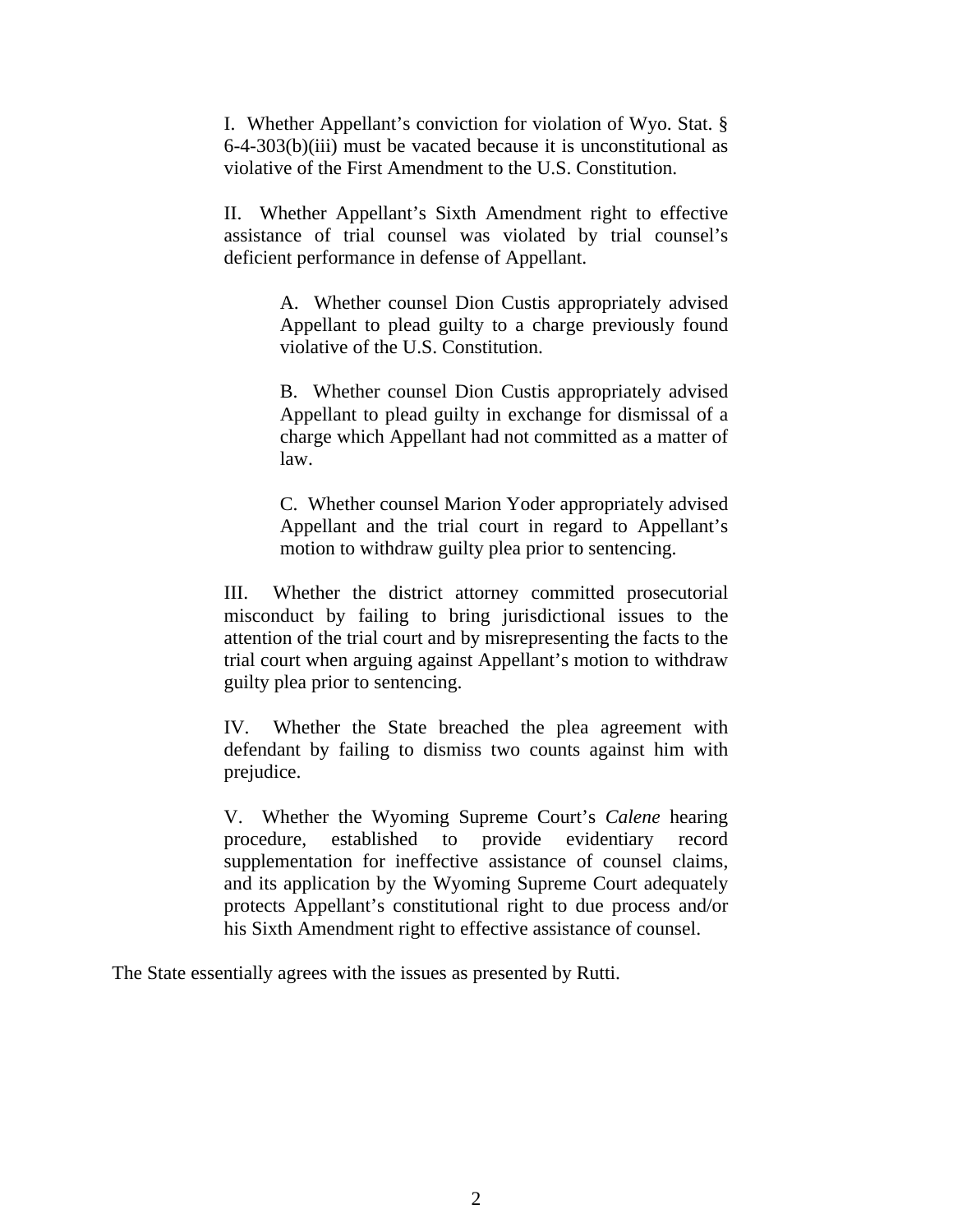# **FACTS<sup>2</sup>**

[¶3] A Division of Criminal Investigation (DCI) agent, posing as a fifteen year-old girl, "Candy," made contact with James Rutti in a chat room on the Internet. During the course of their chat room exchange, Rutti forwarded a photograph of a preteen girl in a sexually explicit situation to the undercover agent.<sup>3</sup> Allegedly, Rutti also suggested to "Candy" that they meet and engage in sexual activity. Rutti was arrested at his home in Laramie. During questioning, Rutti admitted to previously having sexual contact with another fifteen year-old girl who we will refer to as MA. Rutti met MA in the chat room and then arranged to meet her in person in Cheyenne where sexual contact occurred.

[¶4] An Information was filed in Laramie County against Rutti containing four counts. Count I charged Rutti with sexual exploitation of a child by delivering child pornography pursuant to § 6-4-303(b)(iii). Count II charged Rutti with soliciting a minor pursuant to Wyo. Stat. Ann. § 14-3-104 (LexisNexis  $2003$ )<sup>4</sup> for his chat room contact with the DCI agent. Counts III and IV charged Rutti with third-degree sexual assault for separate acts occurring during his sexual encounter with MA. 5

[¶5] Rutti was represented by the Public Defender's Office. Eventually, Rutti accepted a plea bargain whereby he would plead guilty to one count of third degree sexual assault and one count of sexual exploitation of a child by delivering child pornography in exchange for the State dismissing the other two counts and standing silent at sentencing. At a change of plea hearing, after satisfying the trial court that his pleas were knowing and voluntary, Rutti entered his two guilty pleas. Both Rutti and the State supplied the factual bases for Rutti's respective guilty pleas at the change of plea hearing. Soon after the hearing and the acceptance by the trial court of Rutti's two guilty pleas, the State dismissed the other two counts without prejudice.

 $\overline{a}$ 

 $2$  Rutti includes facts from an affidavit attached to appellate documents and from a cassette recording of his preliminary hearing. Neither of these sources are part of the record on appeal. This Court has disregarded any facts proposed by Rutti that are not reflected in the official record on appeal.

<sup>&</sup>lt;sup>3</sup> During his change of plea hearing the State offered this statement regarding the photograph as the factual basis to support Rutti's guilty plea under § 6-4-303(b)(iii). Rutti, through his defense counsel, accepted that the State could prove the facts as alleged in this statement.

 $4 \text{ }\frac{4}{9}$  14-3-104. Soliciting to engage in illicit sexual relations; penalty.

Except under circumstance constituting sexual assault in the first, second or third degree as defined by W.S. 6-2-302 through 6-2-304, anyone who solicits, procures or knowingly encourages anyone under the age of sixteen (16) years to engage in illicit sexual penetration or sexual intrusion as defined in W.S. 6-2-301 is guilty of a felony, and upon conviction shall be imprisoned for a term not more than five (5) years.

 $5 \text{ § } 6$ -2-304. Sexual assault in the third degree.

<sup>(</sup>a) An actor commits sexual assault in the third degree if, under circumstances not constituting sexual assault in the first or second degree:

<sup>(</sup>i) The actor is at least four (4) years older than the victim and inflicts sexual intrusion on a victim under the age of sixteen (16) years[.]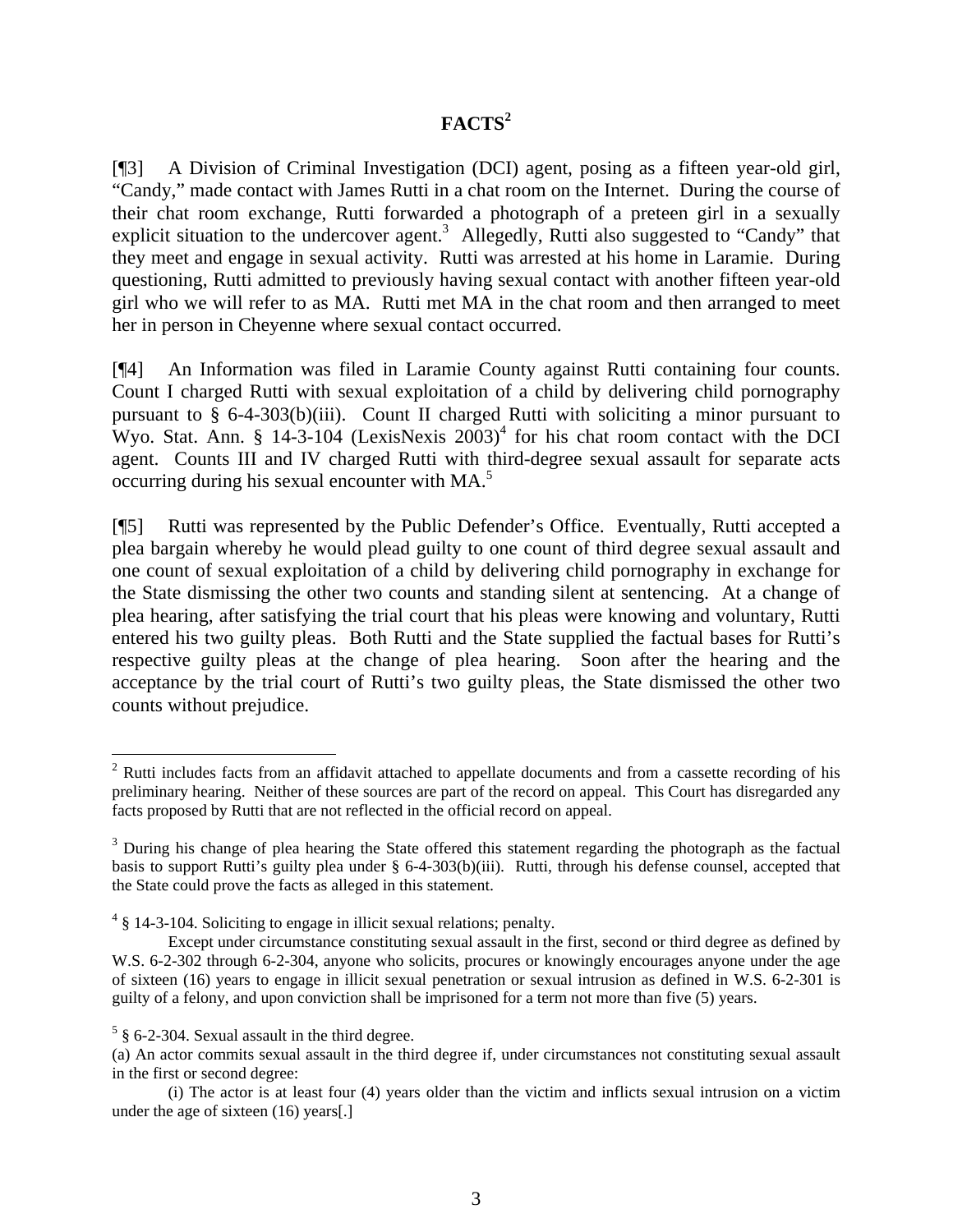[¶6] Almost five months after the change of plea hearing, but prior to sentencing, Rutti filed a pro se motion to withdraw his guilty pleas. In the motion, Rutti alleged he was coerced by his defense counsel to enter the guilty pleas. Rutti alleged that he always had wanted to go to trial. His defense counsel, however, prior to Rutti's acceptance of the plea bargain, was unfamiliar with the facts and the law of the case and informed Rutti that he would not put on any sort of defense. Because of the attitude of defense counsel, Rutti alleged he felt compelled to accept the plea bargain. Rutti also alleged in his motion that he had a defense that he wanted to present, although Rutti did not specify the nature of that defense.

[¶7] Rutti's motion to withdraw his guilty pleas was heard by the trial court. Rutti was represented by different defense counsel at the hearing. Rutti was the only person to testify at the hearing. Rutti testified that, within a couple of days after he entered the pleas, he told his prior defense attorney that he wanted to withdraw his guilty pleas and go to trial but his attorney refused to file a motion to withdraw the pleas. In response to questioning by the State, Rutti testified that he wasn't threatened in any way to accept the plea bargain but did so because "[t]here was no other choice, apparently." The trial court denied the motion. Generally, Rutti was sentenced to a term of three to five years, suspended, on the count of sexual exploitation of a child by delivering child pornography and a term of four to seven years on the count of third degree sexual assault.

[¶8] After filing this appeal, Rutti filed two motions with this Court requesting this Court remand this case to the trial court for an evidentiary hearing limited to the issue of whether two of Rutti's defense counsels provided legally effective representation. This Court denied both motions.

## **DISCUSSION**

## **Constitutionality of § 6-4-303(b)(iii)**

[ $[$ [9] Rutti's challenge to the facial validity of § 6-4-303(b)(iii) as overbroad and violative of the First Amendment presents an issue of law. This Court reviews issues of law de novo. *Anderson v. Bommer*, 926 P.2d 959, 961 (Wyo. 1996).<sup>6</sup>

[¶10] Rutti claims that § 6-4-303 is overbroad and therefore facially unconstitutional under the First Amendment of the United States Constitution. As an initial observation, we must emphasize that a criminal defendant who pleads guilty waives any antecedent nonjurisdictional defects in his conviction. "A criminal defendant, by pleading guilty, admits all of the essential elements of the crime charged and thus waives all nonjurisdictional

<sup>&</sup>lt;sup>6</sup> Because the constitutionality of the statute was not raised below, the parties argue in their respective briefs over whether this Court should apply a plain error standard of review to this constitutional question. Generally, "[t]he assertion of a constitutional ground of error will not avoid the application of" the plain error doctrine. *Hampton v. State*, 558 P.2d 504, 508 (Wyo. 1977). Under the circumstances of this appeal, however, no error analysis is necessary since if this Court determines that § 6-4-303 is facially overbroad and therefore violative of the First Amendment the result is that the statute becomes unenforceable.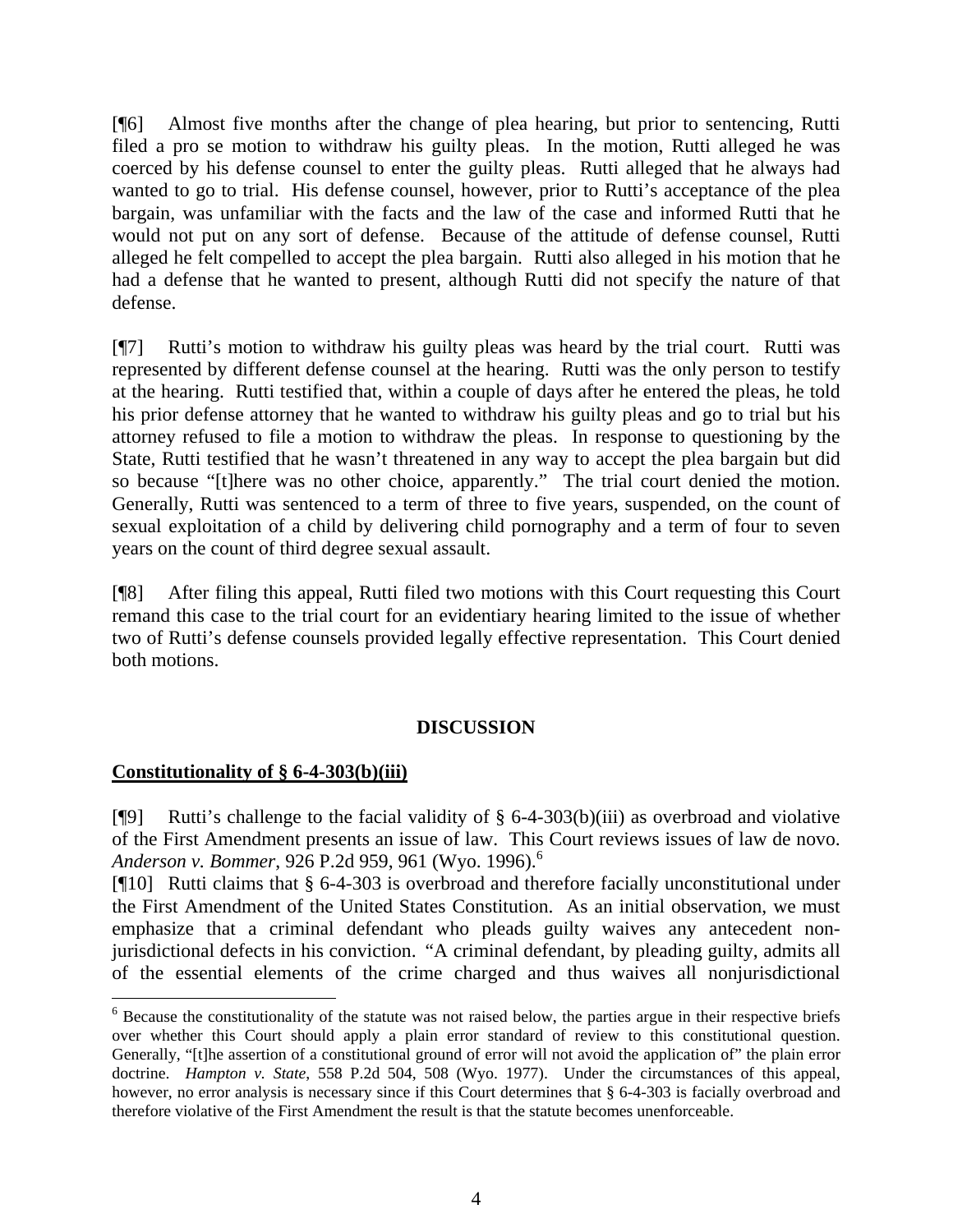defenses." *Ochoa v. State*, 848 P.2d 1359, 1361 (Wyo. 1993). While this leaves only narrowly proscribed issues open to appeal, this Court has previously accepted that challenging the constitutionality of the statute under which the criminal defendant was charged does qualify as a jurisdictional defense. *Armijo v. State*, 678 P.2d 864, 867 (Wyo. 1984) ("[a] criminal defendant does not, however, waive the right to challenge the constitutionality of the statute defining the crime to which he enters a plea of guilty by virtue of his plea").

[¶11] When analyzing an overbreadth challenge under the First Amendment:

The general rule is that one who alleges unconstitutionality bears a heavy burden and must clearly and exactly show the unconstitutionality beyond any reasonable doubt. *Pauling v. Pauling*, 837 P.2d 1073, 1076 (Wyo.1992). However, that rule does not apply where a citizen's fundamental constitutional right, such as free speech, is involved. The strong presumptions in favor of constitutionality are inverted, the burden then is on the governmental entity to justify the validity of the ordinance, and this Court has a duty to declare legislative enactments invalid if they transgress that constitutional provision.

*Miller v. City of Laramie*, 880 P.2d 594, 597 (Wyo. 1994). "The overbreadth doctrine prohibits the Government from banning unprotected speech if a substantial amount of protected speech is prohibited or chilled in the process." *Ashcroft v. Free Speech Coalition*, 535 U.S. 234, 255, 122 S. Ct. 1389, 1404, 152 L.Ed.2d 403 (2002). A statute is unconstitutional on its face if it prohibits a substantial amount of protected expression. *Id.* at 244, 122 S. Ct. at 1398-99. If a statute is facially overbroad in violation of the First Amendment it cannot be enforced in any part. Because of the severity of the remedy, success of a First Amendment challenge to the facial overbreadth of a statute depends upon a finding that the statute's application to protected speech is substantial:

> The First Amendment doctrine of overbreadth is an exception to our normal rule regarding the standards for facial challenges. See *Members of City Council of Los Angeles v. Taxpayers for Vincent*, 466 U.S. 789, 796, 104 S. Ct. 2118, 80 L.Ed.2d 772 (1984). The showing that a law punishes a "substantial" amount of protected free speech, "judged in relation to the statute's plainly legitimate sweep," *Broadrick v. Oklahoma*, 413 U.S. 601, 615, 93 S. Ct. 2908, 37 L.Ed.2d 830 (1973), suffices to invalidate *all* enforcement of that law, "until and unless a limiting construction or partial invalidation so narrows it as to remove the seeming threat or deterrence to constitutionally protected expression," *id*., at 613, 93 S. Ct. 2908. See also *Virginia v. Black*, 538 U.S. 343, 123 S. Ct. 1536, 155 L.Ed.2d 535 (2003); *New York v. Ferber*, 458 U.S. 747, 769, n. 24, 102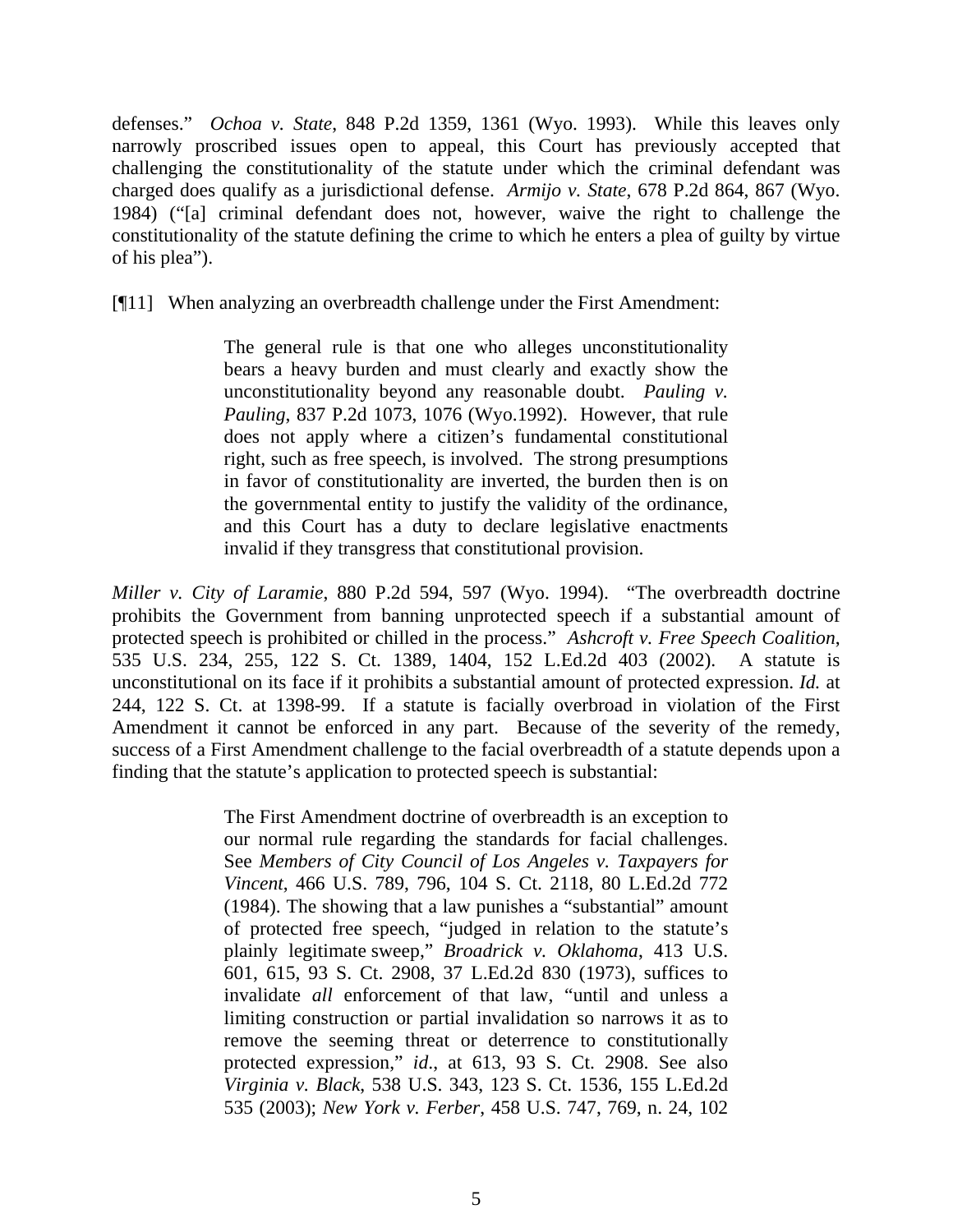S. Ct. 3348, 73 L.Ed.2d 1113 (1982); *Dombrowski v. Pfister*, 380 U.S. 479, 491, and n.7, 497, 85 S. Ct. 1116, 14 L.Ed.2d 22 (1965).

We have provided this expansive remedy out of concern that the threat of enforcement of an overbroad law may deter or "chill" constitutionally protected speech--especially when the overbroad statute imposes criminal sanctions. See *Schaumburg v. Citizens for a Better Environment*, 444 U.S. 620, 634, 100 S. Ct. 826, 63 L.Ed.2d 73 (1980); *Bates v. State Bar of Ariz*., 433 U.S. 350, 380, 97 S. Ct. 2691, 53 L.Ed.2d 810 (1977); *NAACP v. Button*, 371 U.S. 415, 433, 83 S. Ct. 328, 9 L.Ed.2d 405 (1963). Many persons, rather than undertake the considerable burden (and sometimes risk) of vindicating their rights through case-by-case litigation, will choose simply to abstain from protected speech, *Dombrowski*, *supra*, at 486-487, 85 S. Ct. 1116--harming not only themselves but society as a whole, which is deprived of an uninhibited marketplace of ideas. Overbreadth adjudication, by suspending *all* enforcement of an overinclusive law, reduces these social costs caused by the withholding of protected speech.

As we noted in *Broadrick*, however, there comes a point at which the chilling effect of an overbroad law, significant though it may be, cannot justify prohibiting all enforcement of that law--particularly a law that reflects "legitimate state interests in maintaining comprehensive controls over harmful, constitutionally unprotected conduct." 413 U.S., at 615, 93 S. Ct. 2908. For there are substantial social costs *created* by the overbreadth doctrine when it blocks application of a law to constitutionally unprotected speech, or especially to constitutionally unprotected conduct. To ensure that these costs do not swallow the social benefits of declaring a law "overbroad," we have insisted that a law's application to protected speech be "substantial," not only in an absolute sense, but also relative to the scope of the law's plainly legitimate applications, *ibid*., before applying the "strong medicine" of overbreadth invalidation, *id.*, at 613, 93 S. Ct. 2908.

*Virginia v. Hicks*, 539 U.S. 113, 118-120, 123 S. Ct. 2191, 2196-97, 156 L.Ed.2d 148 (2003).

[ $[12]$ ] Rutti's sole argument is that § 6-4-303 is unconstitutionally overbroad due to the application of the decision by the United States Supreme Court in *Ashcroft v. Free Speech Coalition*. In *Free Speech Coalition*, the Supreme Court struck down two definitional terms of child pornography, sections 18 U.S.C. § 2256(8)(B) & (D), as overbroad and in violation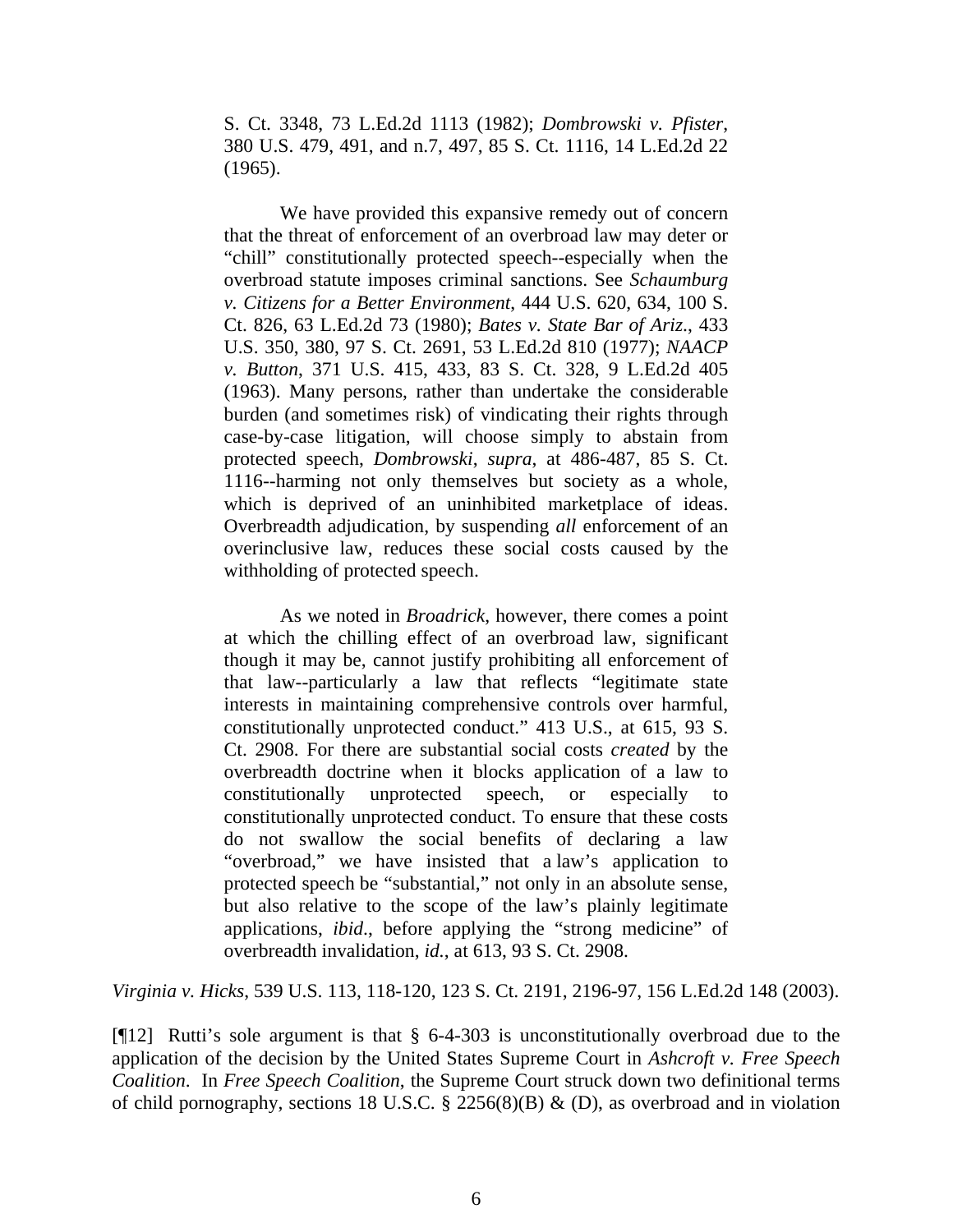of the First Amendment. 535 U.S. at 256, 258, 122 S. Ct. at 1405, 1406. Essentially, the Supreme Court ruled that child pornography can only be regulated if it meets the definition of obscenity under *Miller v. California*, 413 U.S. 15, 93 S. Ct. 2607, 37 L.Ed.2d 419 (1973), or involves the use of an actual child as explained in *New York v. Ferber*, 458 U.S. 747, 102 S. Ct. 3348, 73 L.Ed.2d 1113 (1982). The definitional sections struck down by the Supreme Court in *Free Speech Coalition* criminalized child pornography created through the use of "virtual" children, *i.e.,* images of children generated through technology that do not depict an actual child.

[¶13] Rutti argues that the definitional provisions found unconstitutional by the United States Supreme Court in *Free Speech Coalition* are nearly identical to the corresponding definitional provisions in Wyoming's statute and therefore Wyoming's statute should be struck down as overbroad. Rutti presents no argument specifically challenging the corresponding two definitional provisions in the Wyoming statute. Rutti only argues that the entire statute is facially overbroad. Thus, this appeal presents this Court with no occasion to determine if any particular provision of § 6-4-303 is unconstitutionally overbroad. Since "[c]ourts will not pass upon constitutional questions unless necessary," *Fristam v. City of Sheridan*, 66 Wyo. 143, 150, 206 P.2d 741, 743 (Wyo. 1949), our only concern in this appeal is with the Wyoming statute as a whole.

[¶14] Striking down an entire statute as overbroad is a drastic remedy and is not favored. *Ochoa*, 848 P.2d at 1364 ("overbreadth doctrine is 'strong medicine' which should be utilized sparingly.") Under federal law all other options should be attempted before declaring a statute void:

> When a federal court is dealing with a federal statute challenged as overbroad, it should, of course, construe the statute to avoid constitutional problems, if the statute is subject to such a limiting construction. *Crowell v. Benson*, 285 U.S. 22, 62, 52 S. Ct. 285, 296, 76 L.Ed. 598 (1932). Accord, *e.g*., *Haynes v. United States*, 390 U.S. 85, 92, 88 S. Ct. 722, 727, 19 L.Ed.2d 923 (1968) (dictum); *Schneider v. Smith*, 390 U.S. 17, 27, 88 S. Ct. 682, 687, 19 L.Ed.2d 799 (1968); *United States v. Rumely*, 345 U.S. 41, 45, 73 S. Ct. 543, 545, 97 L.Ed. 770 (1953); *Ashwander v. TVA*, 297 U.S. 288, 348, 56 S. Ct. 466, 483, 80 L.Ed. 688 (1936) (Brandeis, J., concurring). Furthermore, if the federal statute is not subject to a narrowing construction and is impermissibly overbroad, it nevertheless should not be stricken down on its face; if it is severable, only the unconstitutional portion is to be invalidated. *United States v. Thirty-seven Photographs*, 402 U.S. 363, 91 S. Ct. 1400, 28 L.Ed.2d 822 (1971).

> A state court is also free to deal with a state statute in the same way. If the invalid reach of the law is cured, there is no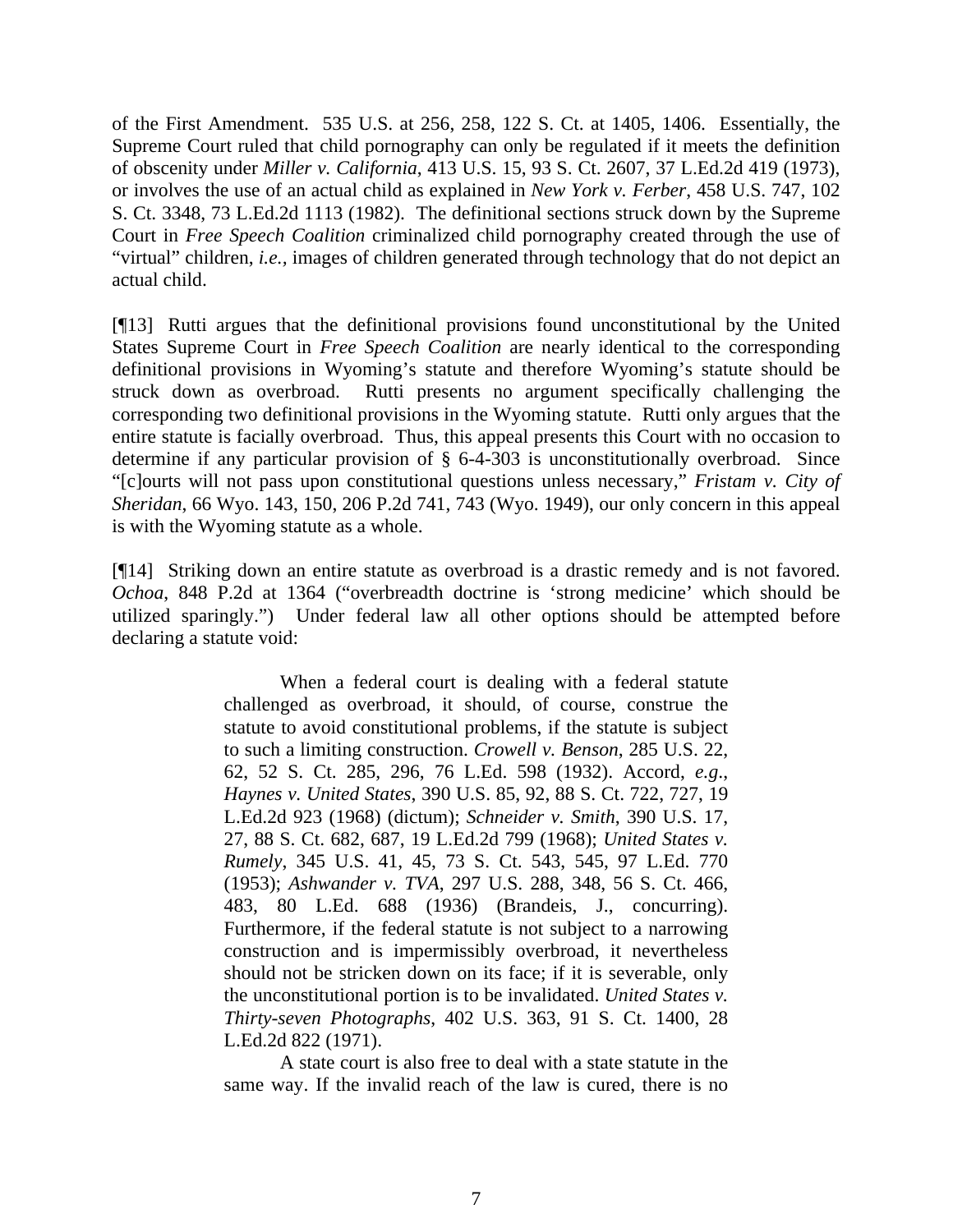longer reason for proscribing the statute's application to unprotected conduct.

*Ferber*, 458 U.S. at 769 n.24, 102 S. Ct. at 3361 n.24. Indeed, the United States Supreme Court did not strike down the entire federal statute at issue in *Free Speech Coalition* as facially overbroad. It only ruled on the two definitional sections that were the subject of the appeal in *Free Speech Coalition*. In fact, the federal statute at issue in *Free Speech Coalition* is not facially invalid because it expressly is subject to a savings clause:

> Congress explicitly wrote a severability provision that states that "if any provision of this Act, including . . . the definition of the child pornography . . . is held to be unconstitutional, the remainder of this Act, including any other provision or section of the definition of the term child pornography, . . . shall not be affected thereby." CPPA, Pub.L. No. 104-208, § 8, 110 Stat. 3009, 3009-31 (1996). Therefore, the unconstitutionality of §§  $2256(8)(B)$ , (D), does not preclude conviction under other provisions of the CPPA.

*Jones v. United States*, 2004 LS 1013315, \*9 n.5, 2004 U.S. Dist. LEXIS 7997, \*26 n.5 (N.D.N.Y. 2004); *see also United States v. Kelly*, 314 F.3d 908, 912 (7th Cir. 2003) (the federal statute "has a savings clause evidencing Congress' intent to make the statute severable").

[¶15] Thus, contrary to Rutti's argument, the mere application of the *Free Speech Coalition* decision does not render § 6-4-303 void as facially overbroad under the First Amendment. Rather, an independent analysis is required as to whether any sections of § 6-4-303 that might be unconstitutional can be severed from the statute. Whether or not provisions of a statute are severable is a matter of state law. *Local 514 Transp. Workers Union of Am. v. Keating*, 2003 OK 110, ¶13, 83 P.3d 835, ¶13 (Okla. 2003); *see also Faternal Order of Police v. Stenehjem*, 287 F. Supp. 2d 1023, 1030-31 (D.N.D. 2003) (whether invalid portions of a state statute which is otherwise found constitutional are severable is a matter of state law). Rutti presents no argument regarding the severability of provisions of the Wyoming statute.

[¶16] Despite the lack of argument by Rutti, we will continue the analysis and determine if, under Wyoming law, § 6-4-303 should be struck down in its entirety if certain definitional provisions were determined to be unconstitutional. Section 6-4-303 does not contain a savings clause. Generally, however, Wyo. Stat. Ann. § 8-1-103(a)(viii) (LexisNexis 2003) provides for the severability of statutory provisions that are determined to be invalid if the valid portions are sufficient in themselves to accomplish the purpose of the statute:

§ 8-1-103. Rules of construction for statutes.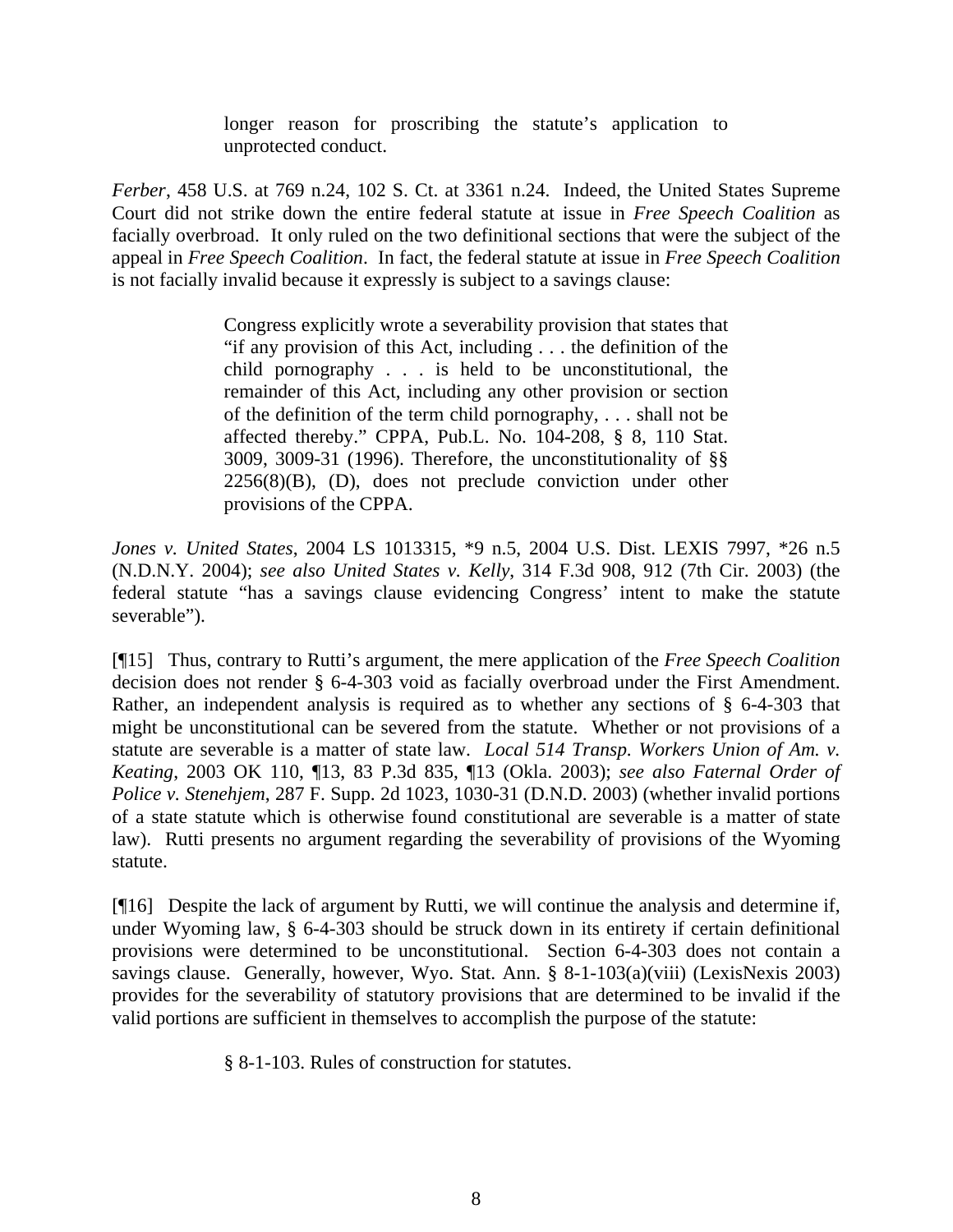(a) The construction of all statutes of this state shall be by the following rules, unless that construction is plainly contrary to the intent of the legislature:

\* \* \* \*

(viii) If any provision of any act enacted by the Wyoming legislature or its application to any person or circumstance is held invalid, the invalidity does not affect other provisions or applications of the act which can be given effect without the invalid provision or application, and to this end the provisions of any such act are severable.

Severability, then, is the general rule; and Rutti makes no argument that  $\S$  6-4-303 is indivisible.

[¶17] As this Court reasoned on another occasion:

Appellant does not suggest that the act is indivisible, and there has been no showing that it is unconstitutional as a whole. Furthermore, deletion of this section would not destroy the purposes of the act. Therefore, we find a constitutional encroachment only with respect to § 7-242.5(a), supra. See *Holm v. State*, Wyo., 404 P.2d 740, at 743-745. We further hold that the last sentence contained in  $\S$  7-242.5(a), supra, does not bear the taint which we find objectionable in the preceding portions of the section. Since this portion of the section is a necessary part of the amended procedure in mental-illness or deficiency cases, it shall be retained.

*Sanchez v. State*, 567 P.2d 270, 280 (Wyo. 1977). The same reasoning applies to this appeal. One of the definitions of child pornography included in § 6-4-303 requires the use of a real child. The statute therefore can be enforced even if all other definitional sections were severed from the statute. "[T]he several parts are [not] so interdependent that the main purpose of the law would fail by reason of the invalidity of a part." *McFarland v. City of Cheyenne*, 48 Wyo. 86, 99, 42 P.2d 413, 416 (Wyo. 1935). This Court determines that the provisions of § 6-4-303 that are the subject of Rutti's protests would be severable if they were found to be unconstitutional. The constitutional portions of § 6-4-303 remain valid and enforceable. Therefore, the statute generally is not facially overbroad.

[¶18] Rutti fleetingly alleges that § 6-4-303 is unconstitutionally vague as applied to him. His only assertion supporting this argument is that if  $\S$  6-4-303 is not facially unconstitutional, then the Information charging him with sexual exploitation of a child by delivering child pornography was insufficient because it did not specify under which definition of child pornography Rutti was being charged. Rutti cites no case authority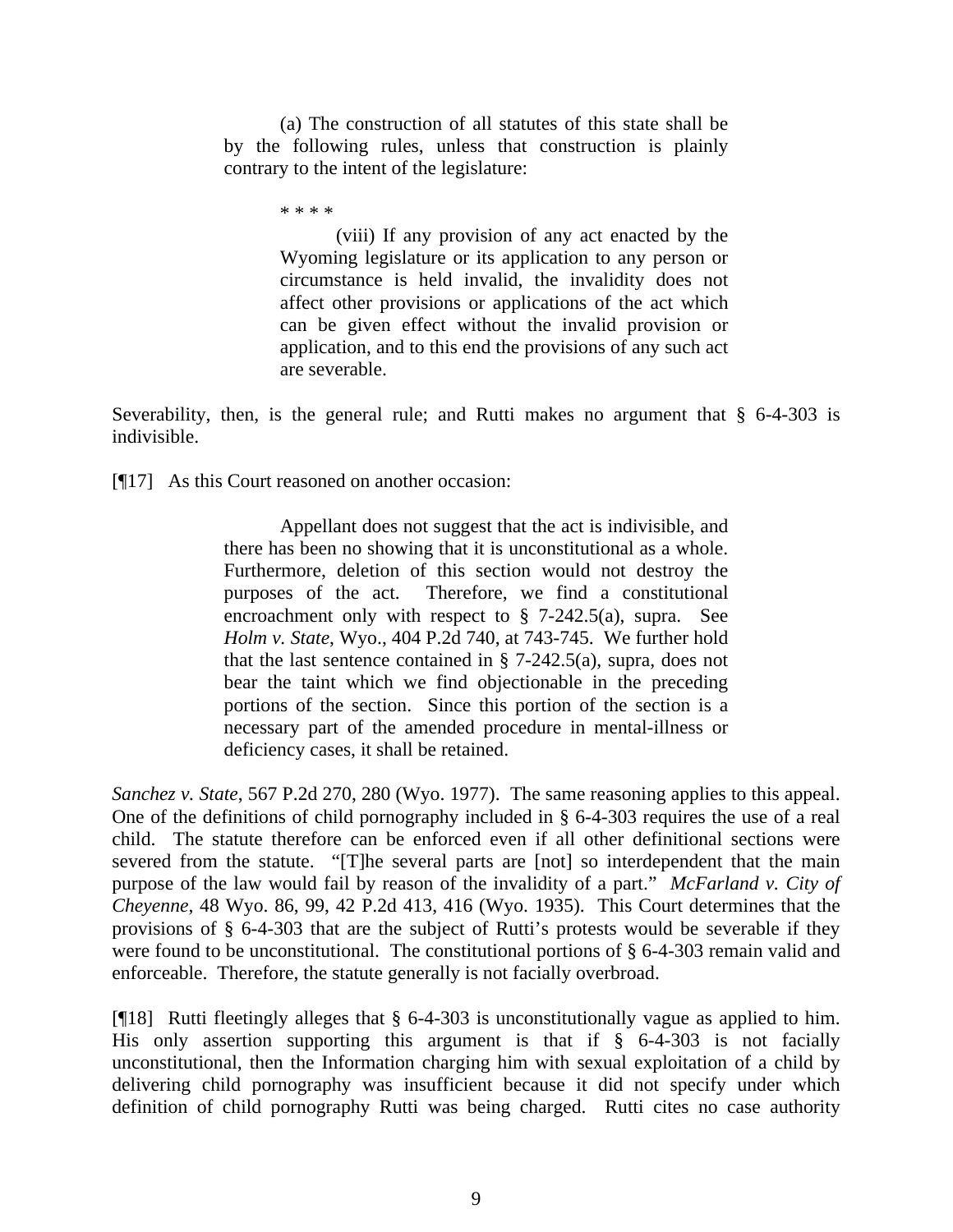supporting his position that alleged vagueness in an Information renders a statute unconstitutional as applied. Given the lack of adequate cogent argument and the lack of any citation to pertinent authority, we decline to address Rutti's void for vagueness as applied argument.

[¶19] We emphasize that Rutti has argued only that § 6-4-303 is facially overbroad. He has presented no argument as to the constitutionality of any specific portion of § 6-4-303 so we do not consider the same in this appeal. Our determination that § 6-4-303 is not facially overbroad ends our discussion. We do note, however, that even the State concedes that the pertinent definitional language of the Wyoming statute is very similar to the corresponding language in the federal statute found unconstitutional by the United States Supreme Court in *Free Speech Coalition*. Although unconstitutional provisions of a statute are judicially severable if it were to become necessary, it is preferable if § 6-4-303 receives the urgent attention of the Wyoming Legislature.

# **Ineffective assistance of counsel**

 $\overline{a}$ 

[¶20] Rutti's next issue alleges several instances of ineffective assistance of two of his defense counsels. Rutti alleges that the record on appeal is insufficient for this Court to accurately determine whether his counsels effectively represented him and therefore this Court should remand the case to the trial court for an evidentiary hearing on the issue. The fact that this Court has already denied Rutti's motions for remand forms the basis for Rutti's fifth issue. Thus, we will also treat Rutti's fifth issue within this analysis.

[¶21] With regard to claims of ineffective assistance of counsel occurring prior to the defendant's guilty plea, the only ineffective assistance of counsel claims that survive Rutti's guilty pleas are claims directly related to the voluntariness of the pleas entered:

> [W]here a defendant has entered a guilty plea, he may challenge his subsequent conviction on appeal only with respect to matters which affect the voluntariness of his plea or the subject-matter jurisdiction of the trial court. *Zanetti v. State*, 783 P.2d 134, 137-38 (Wyo. 1989). When a guilty plea has been entered upon the advice of counsel, the voluntariness of that plea may depend on the extent to which that advice comports with the constitutional guarantee to the effective assistance of counsel.

*Lower v. State*, 786 P.2d 346, 348-49 (Wyo. 1990).<sup>7</sup> *See generally Wilson v. State*, 2003 WY 59, 68 P.3d 1181 (Wyo. 2003).

 $<sup>7</sup>$  To the extent Rutti requested this Court remand this case for an evidentiary hearing relating to his counsels'</sup> alleged deficiencies in not pursuing a possible motion to suppress his confession or pursuing Rutti's right to a speedy trial, such issues were waived by Rutti's guilty plea. "[A] counseled plea of guilty is an admission of factual guilt so reliable that, where voluntary and intelligent, it *quite validly* removes the issue of factual guilt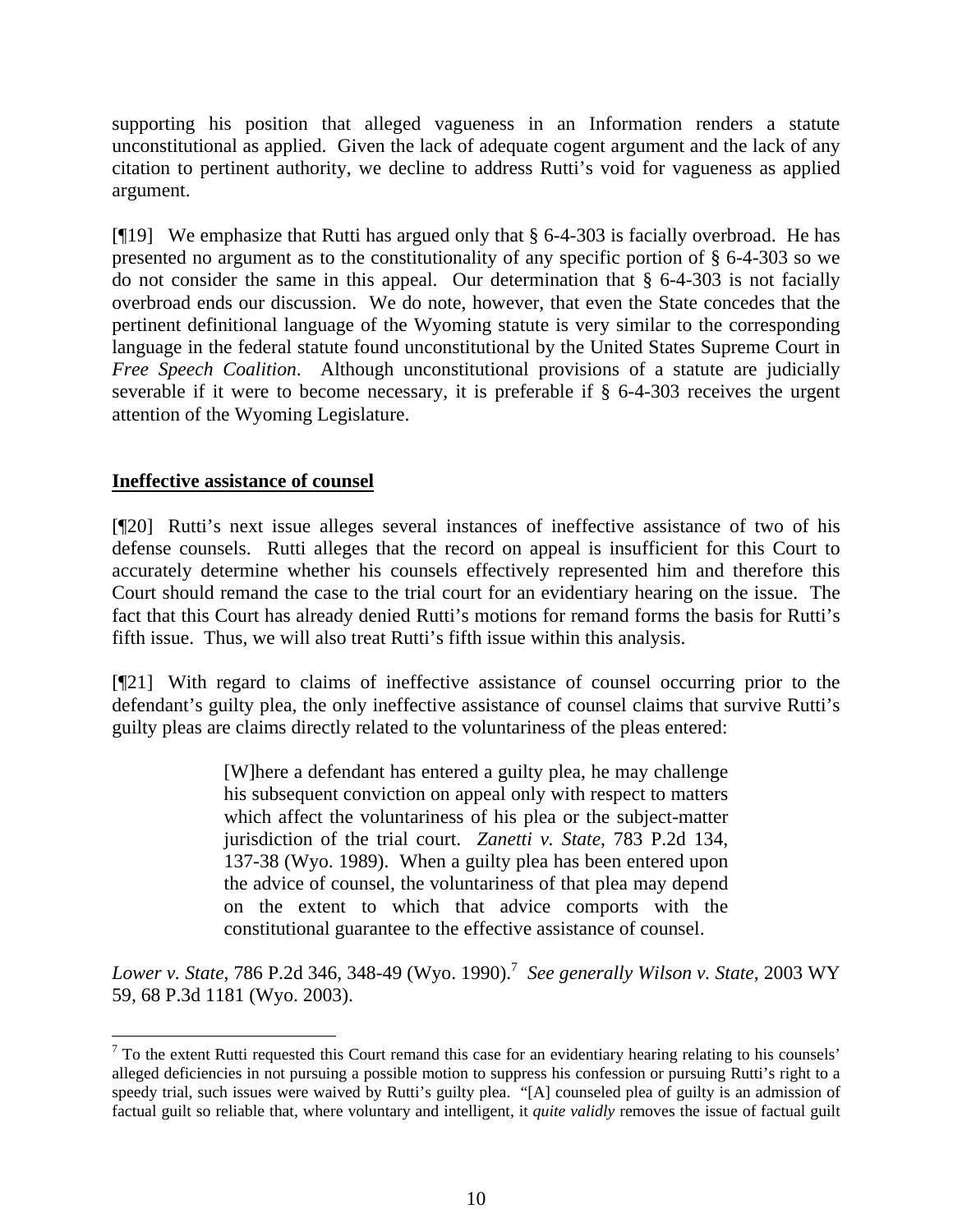[¶22] In order to prevail on any claim of ineffective assistance of counsel, a defendant bears the burden to establish both that counsel's performance was deficient and that the deficient performance produced actual prejudice. *Daniel v. State*, 2003 WY 132, ¶36, 78 P.3d 205, ¶36 (Wyo. 2003); *see also Strickland v. Washington*, 466 U.S. 668, 687, 104 S. Ct. 2052, 2064, 80 L.Ed.2d 674 (1984). The United States Supreme Court has accepted that the performance of defense counsel can be evaluated in broad terms:

> The principal value of counsel to the accused in a criminal prosecution often does not lie in counsel's ability to recite a list of possible defenses in the abstract, nor in his ability, if time permitted, to amass a large quantum of factual data and inform the defendant of it. Counsel's concern is the faithful representation of the interest of his client, and such representation frequently involves highly practical considerations as well as specialized knowledge of the law. Often the interests of the accused are not advanced by challenges that would only delay the inevitable date of prosecution, see *Brady v. United States*, *supra*, 397 U.S. at 751- 752, 90 S. Ct. at 1470-1471, or by contesting all guilt, see *Santobello v. New York*, 404 U.S. 257, 92 S. Ct. 495, 30 L.Ed.2d 427 (1971). A prospect of plea bargaining, the expectation or hope of a lesser sentence, or the convincing nature of the evidence against the accused are considerations that might well suggest the advisability of a guilty plea without elaborate consideration of whether pleas in abatement, such as unconstitutional grand jury selection procedures, might be factually supported.

*Tollett v. Henderson*, 411 U.S. 258, 267-68, 93 S. Ct. 1602, 1608, 36 L.Ed.2d 235 (1973).

[¶23] To show prejudice, Rutti must demonstrate that there is a reasonable probability that, but for counsel's errors, he would not have pled guilty, would have insisted on going to trial, and the results of the trial would have been more advantageous than the results of the plea agreement. This Court has described the circumstances warranting allowing a criminal defendant to withdraw his guilty plea because of ineffective assistance of counsel at length:

from the case. In most cases, factual guilt is a sufficient basis for the State's imposition of punishment. A guilty plea, therefore, simply renders irrelevant those constitutional violations not logically inconsistent with the valid establishment of factual guilt and which do not stand in the way of conviction if factual guilt is validly established." *Menna v. New York*, 423 U.S. 61, 63 n.2, 96 S. Ct. 241, 242 n.2, 46 L.Ed.2d 195 (1975). *See generally Davila v. State*, 831 P.2d 204, 206 (Wyo. 1992) (examples of nonjurisdictional defects waived by a guilty plea include use of inadmissible evidence (claim of unlawful search and seizure, claim of unlawfully obtained statements); and claim of violation of the right to speedy trial).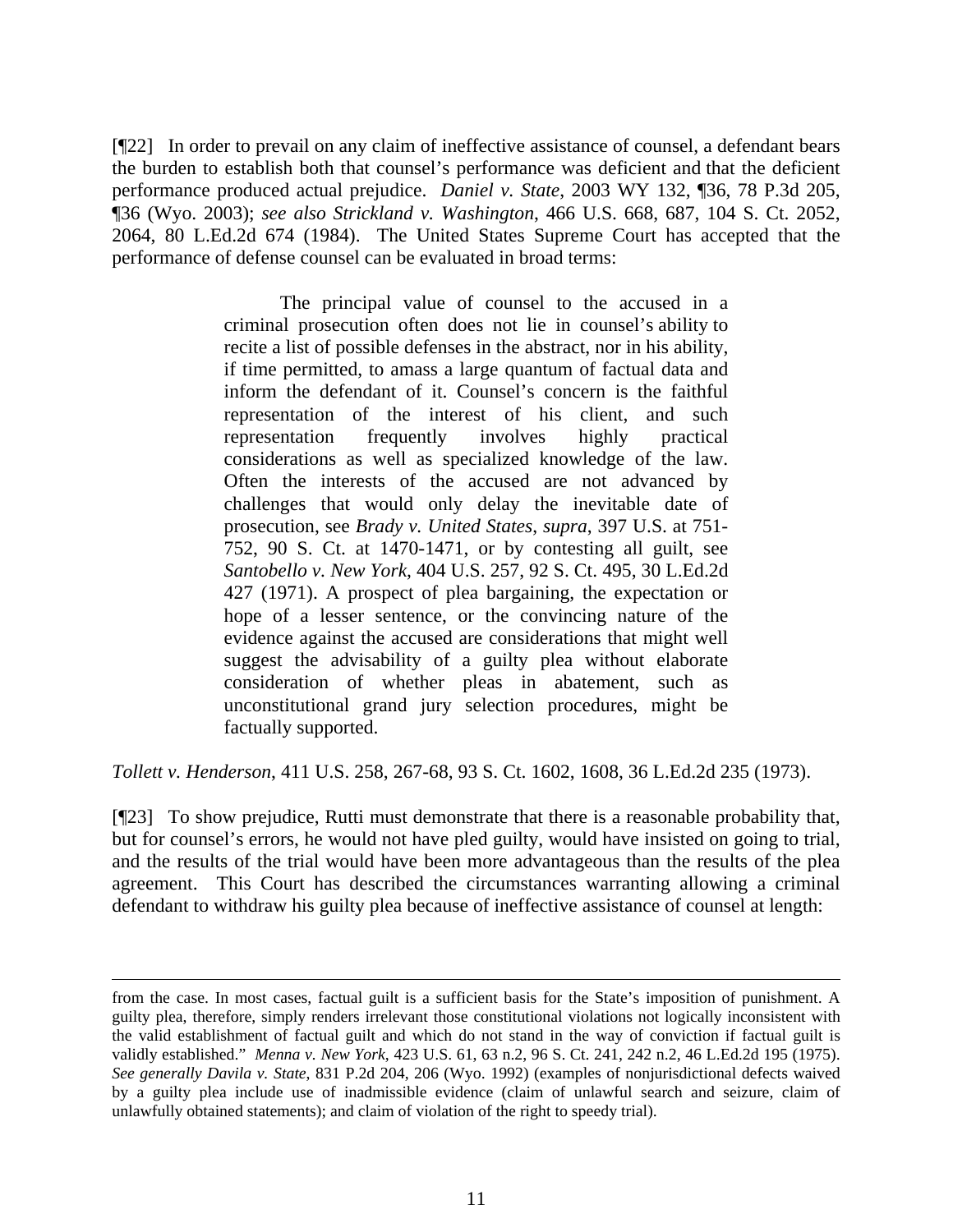To warrant reversal on his claim of ineffective assistance of counsel, appellant must demonstrate some deficiency in the representation received from his attorney. Counsel must have failed, in light of all circumstances existing at the time of the challenged act or omission, to employ such judgment or to render such assistance as would have been offered by a reasonably competent attorney under like circumstances. In addition, appellant must demonstrate that counsel's deficiency prejudiced the defense of his case. He must demonstrate the existence of a reasonable probability that, absent that deficiency, the result of the proceedings would have been different. Counsel's ineffectiveness must be so serious as to undermine this court's confidence that the outcome was fair. *Laing v. State*, 746 P.2d 1247, 1248-49 (Wyo. 1987); *Gist v. State*, 737 P.2d 336, 342 (Wyo. 1987); *Frias v. State*, 722 P.2d 135, 145- 47 (Wyo. 1986).

When an attorney has allegedly misadvised his client with respect to the entry of a guilty plea, a determination must be made of whether the decision to plead and forego the defense of his case resulted in prejudice to the client. That determination involves two interrelated questions: whether, in the absence of counsel's error, the recommendation of a reasonably competent attorney concerning the plea would differ from that given; and whether, absent the error, the outcome of a trial would have been more advantageous to the client than the result of his plea. *Hill* [*v. Lockhart*], 474 U.S. [52] at 59-60, 106 S. Ct. [366] at 370-71 [1985]. The defendant may also establish the necessary prejudice by proof of circumstances indicating that, in deciding whether or not to plead guilty, he placed special emphasis on the challenged aspect of his attorney's advice. He must suggest to the reviewing court a plausible reason why, had his representation been as he claims it should have been, he would have chosen to forsake the benefits of his plea agreement for the risks of trial.

*Lower*, 786 P.2d at 349-50.

[¶24] The *Lower* court specifically held that one of the elements of prejudice is "whether, absent the error, the outcome of a trial would have been more advantageous to the client than the result of his plea." *Id.* The *Lower* court cited to *Hill v. Lockhart*, 474 U.S. 52, 106 S. Ct. 366, 88 L.Ed.2d 203 (1985), in support of this contention. We recognize that this Court held in *Brock v. State,* 981 P.2d 465 (Wyo. 1999) that, under certain circumstances, "the defendant is not required to demonstrate a probability that the result of the trial would be different, but instead must only demonstrate that there is a reasonable probability that he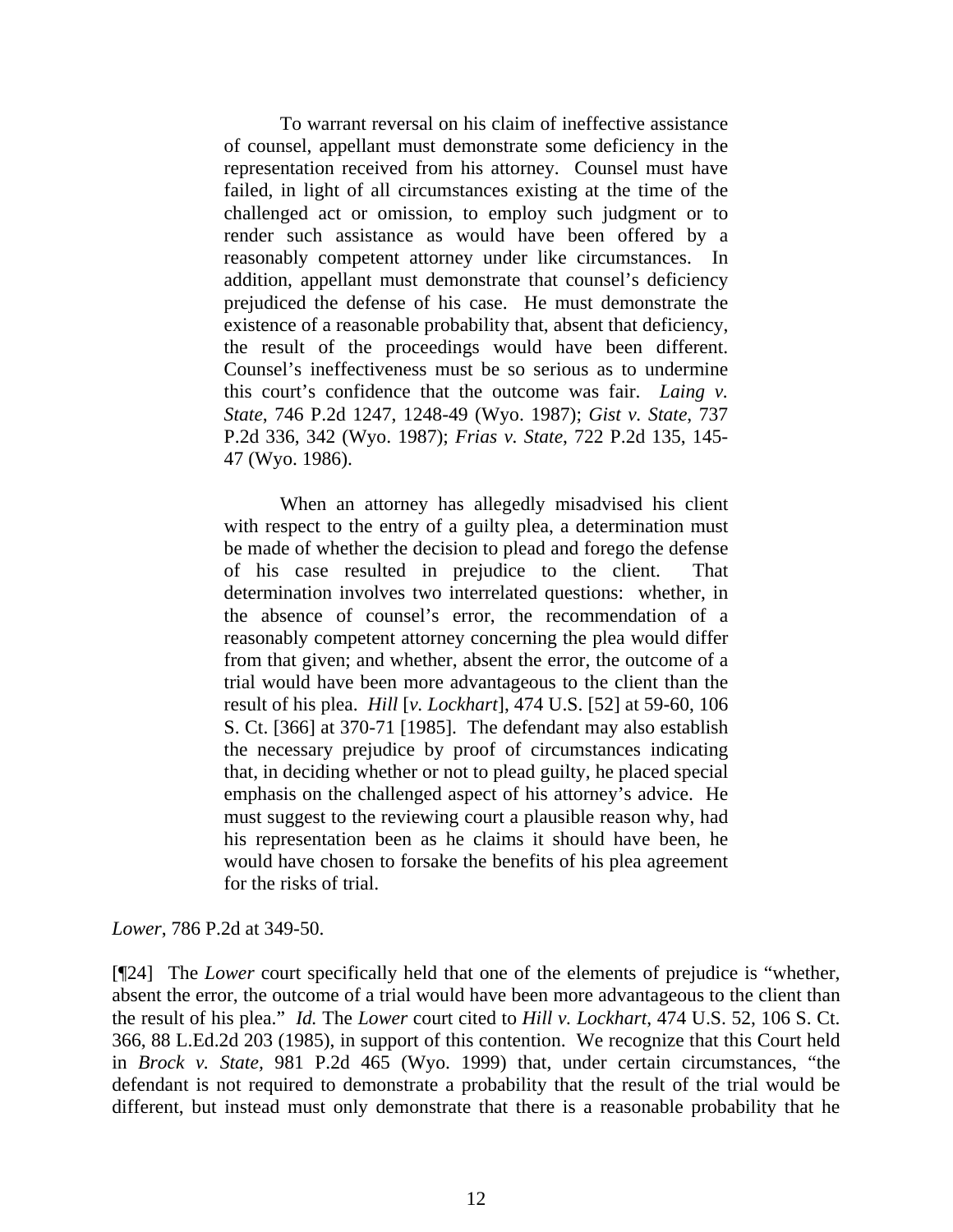would not have entered the plea except for the presence of the errors made by counsel." *Id.*  at 469. The *Brock* Court also cited to *Hill* to support its holding.

[¶25] The *Hill* Court determined that a prejudice analysis was required in the context of withdrawing a guilty plea. Pursuant to *Hill*:

> The second, or "prejudice," requirement, on the other hand, focuses on whether counsel's constitutionally ineffective performance affected the outcome of the plea process. In other words, in order to satisfy the "prejudice" requirement, the defendant must show that there is a reasonable probability that, but for counsel's errors, he would not have pleaded guilty and would have insisted on going to trial.

> In many guilty plea cases, the "prejudice" inquiry will closely resemble the inquiry engaged in by courts reviewing ineffective-assistance challenges to convictions obtained through a trial. For example, where the alleged error of counsel is a failure to investigate or discover potentially exculpatory evidence, the determination whether the error "prejudiced" the defendant by causing him to plead guilty rather than go to trial will depend on the likelihood that discovery of the evidence would have led counsel to change his recommendation as to the plea. This assessment, in turn, will depend in large part on a prediction whether the evidence likely would have changed the outcome of a trial. Similarly, where the alleged error of counsel is a failure to advise the defendant of a potential affirmative defense to the crime charged, the resolution of the "prejudice" inquiry will depend largely on whether the affirmative defense likely would have succeeded at trial. See, *e.g.*, *Evans v. Meyer*, 742 F.2d 371, 375 (CA7 1984) ("It is inconceivable to us . . . that [the defendant] would have gone to trial on a defense of intoxication, or that if he had done so he either would have been acquitted or, if convicted, would nevertheless have been given a shorter sentence than he actually received"). As we explained in *Strickland v. Washington*, *supra*, these predictions of the outcome at a possible trial, where necessary, should be made objectively, without regard for the "idiosyncrasies of the particular decisionmaker." *Id.*, 466 U.S., at 695, 104 S. Ct., at 2068.

*Hill*, 474 U.S. at 59-60, 106 S. Ct. at 370-71 (footnote omitted). Reading the entire passage, it is clear that the *Hill* Court was not lessening the prejudice requirements of *Strickland*, but rather simply suggesting ways the *Strickland* standard might apply to guilty plea situations. If a defendant refuses to plead guilty, he ultimately must face trial. Thus, an objective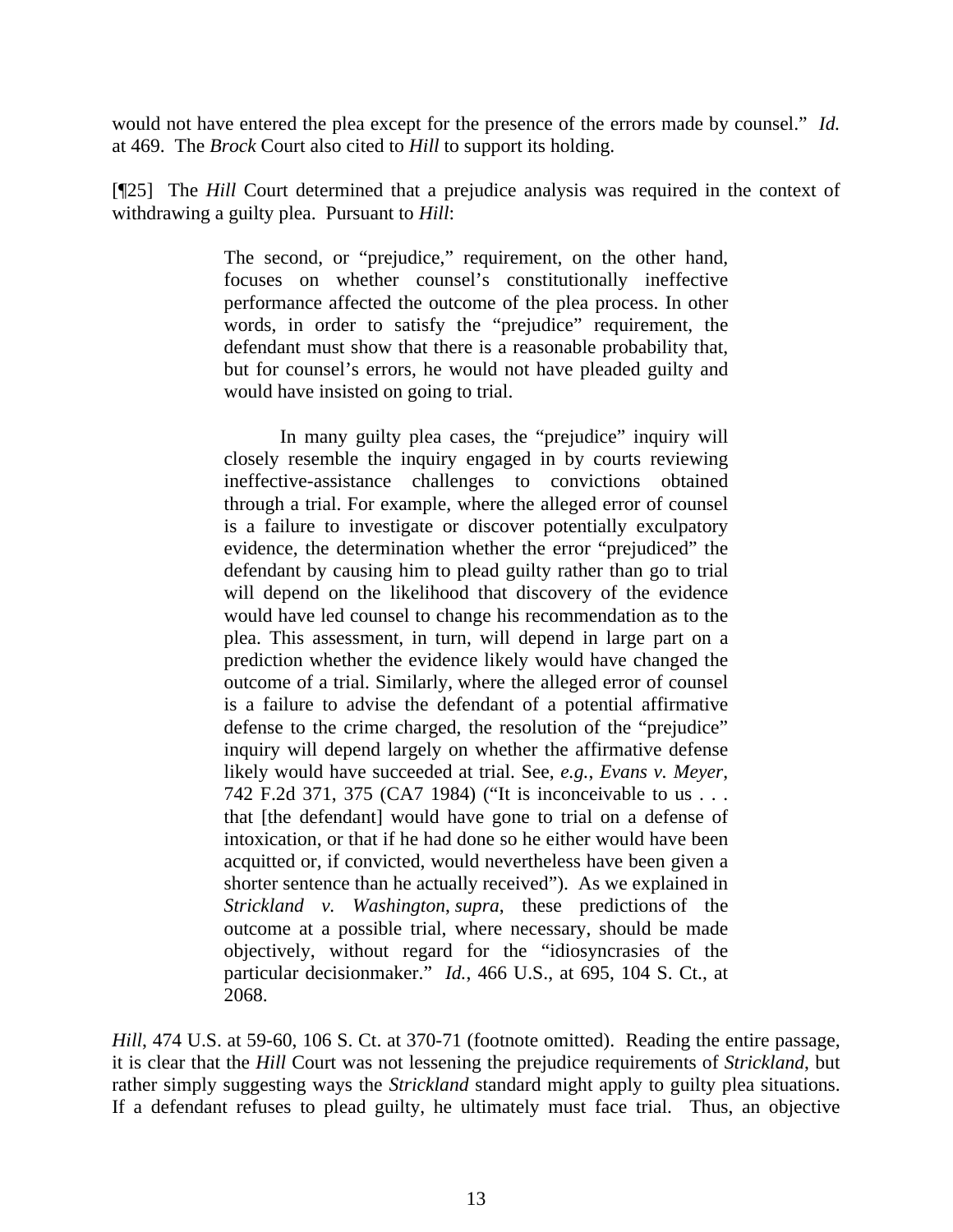showing of a reasonable probability that, but for the errors made by counsel, a defendant would not have accepted a plea bargain, ultimately rests on whether there is an objectively reasonable probability that the outcome at trial would have been more advantageous to the defendant. Thus, in reality, *Brock* requires the same analysis as *Lower*. As *Hill* states, "the defendant must show that there is a reasonable probability that, but for counsel's errors, he would not have pleaded guilty and would have insisted on going to trial." *Id.* at 59, 106 S. Ct. at 370.

[¶26] If we conclude that a defendant fails to satisfy the prejudice prong, we need not address the performance of counsel prong:

Although we have discussed the performance component of an ineffectiveness claim prior to the prejudice component, there is no reason for a court deciding an ineffective assistance claim to approach the inquiry in the same order or even to address both components of the inquiry if the defendant makes an insufficient showing on one. In particular, a court need not determine whether counsel's performance was deficient before examining the prejudice suffered by the defendant as a result of the alleged deficiencies. The object of an ineffectiveness claim is not to grade counsel's performance. If it is easier to dispose of an ineffectiveness claim on the ground of lack of sufficient prejudice, which we expect will often be so, that course should be followed. Courts should strive to ensure that ineffectiveness claims not become so burdensome to defense counsel that the entire criminal justice system suffers as a result.

*Strickland*, 466 U.S. at 697, 104 S. Ct. at 2069. This Court, on prior occasions, has determined a claim of ineffective assistance of counsel based upon only the prejudice prong. For example, in *Olsen v. State*, 2003 WY 46, 67 P.3d 536 (Wyo. 2003), we assumed that Olsen's counsel rendered deficient legal assistance but reasoned:

> Despite the lack of record, we do not find that the assumption that counsel's performance was deficient leads to the conclusion that the defense was prejudiced. To show that deficient performance prejudiced his defense, the defendant must demonstrate that, when the totality of the circumstances is considered, there is a reasonable probability that, but for counsel's deficient performance, the result of the proceeding would have been different. A reasonable probability is a probability sufficient to undermine confidence in the outcome of the trial.

*Id*. at ¶81.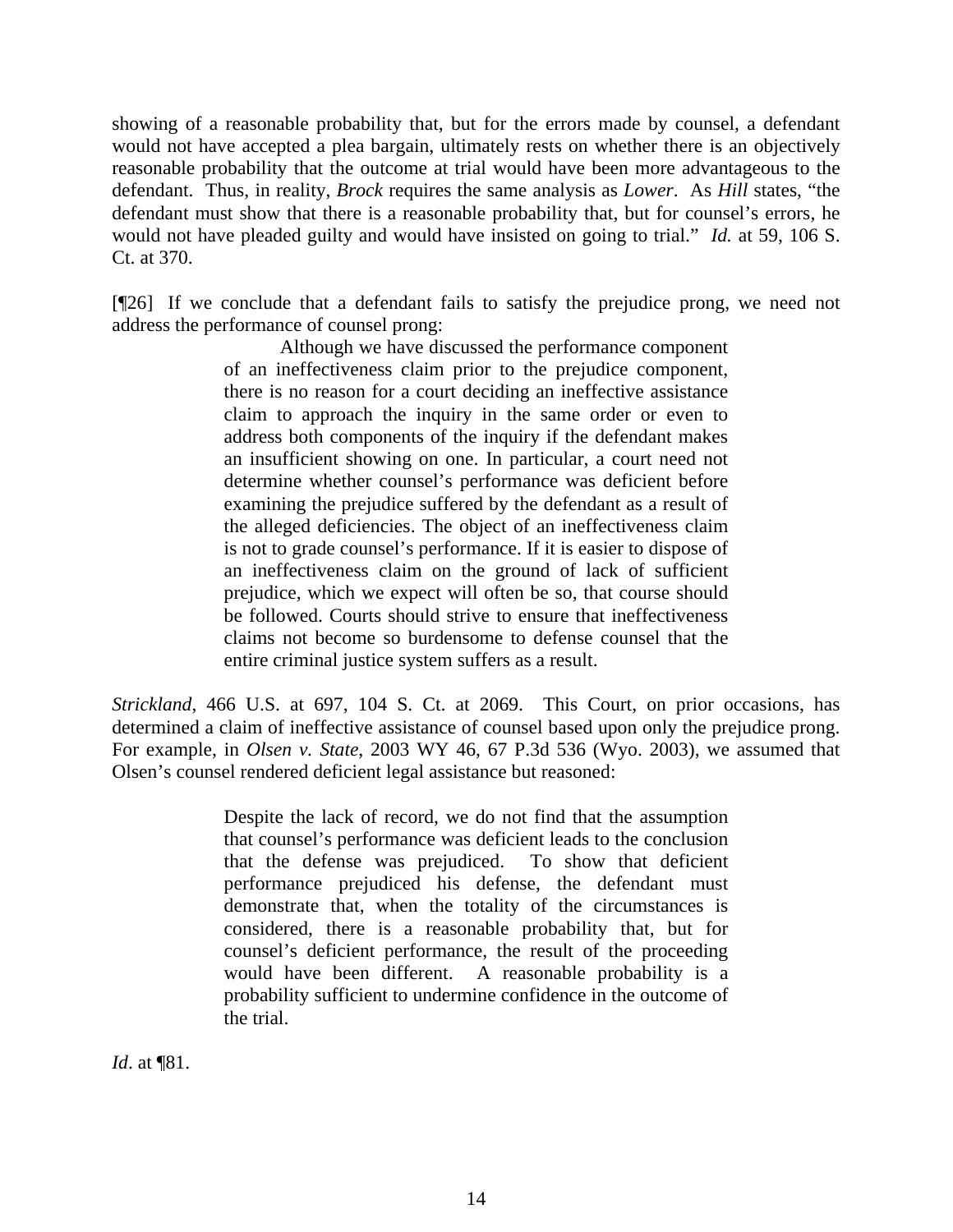[¶27] Rutti has claimed that the record is insufficient to determine whether two of his defense counsels provided legally effective assistance. Rutti presented two motions to this Court requesting we grant a partial remand in order for the trial court to hold an evidentiary hearing on the issue. This Court denied both motions. An evidentiary hearing is only required when serious and specific allegations of legal ineffectiveness are sufficiently stated and documented to show a real and substantial issue. *Calene v. State*, 846 P.2d 679, 687, 693 (Wyo. 1993). A substantial issue regarding legal ineffective assistance of counsel only exists when serious and specific allegations are presented supporting both prongs of the *Strickland* test for ineffectiveness. Calene presented allegations that, if true, would have supported both the performance and the prejudice prongs of *Strickland*. Thus, the *Calene* Court remanded the case for the trial court to specifically determine, in the first instance, whether Calene could present sufficient evidence that his counsel was legally ineffective.

[¶28] The definitive problem with Rutti's ineffective assistance of counsel claims is that he has not presented any objectively plausible argument supporting the prejudice prong. Rutti does not argue that "absent the error, the outcome of a trial would have been more advantageous to the client than the result of his plea." In his affidavit submitted to this Court in support of his motion for partial remand, Rutti does not even make a claim that he would not have accepted the plea agreement had his counsel's performance been different, let alone that the ultimate outcome of the proceedings would have been more favorable to him. While Rutti suggests errors, Rutti makes no allegation of specific prejudice in his affidavit. Even in his brief, Rutti only presents conclusory allegations of prejudice.

[¶29] Because Rutti has failed to present to this Court serious and specific allegations supporting both prongs of the *Strickland* test for ineffectiveness, there is no support for a remand. The allegations Rutti has presented to this Court, even if true, simply do not support a claim of ineffective assistance of counsel. Further, because this case does not present even a close argument on whether a remand is required, we determine that it is not appropriate for this Court to use this appeal to analyze the remand procedure generally. Thus, we will not further address Issue V as presented by Rutti.

[¶30] Rutti's ineffective assistance of counsel claims on appeal must fail for the same reason Rutti's motions for partial remand failed. Even if we assume, for the sake of further discussion, that Rutti's counsels did not function as reasonably competent attorneys under like circumstances, the record extant discloses no prejudice as required pursuant to *Strickland* and its progeny. On appeal, Rutti's arguments relating to prejudice in accepting the plea bargain are based on the fact that he believes he has legal defenses to Counts I and II. Even if he does, and his defense counsels were completely ignorant of these legal defenses,<sup>8</sup> Rutti would still face Counts III and IV, the two counts of third degree sexual assault. Each count of third degree sexual assault carries a maximum penalty of fifteen years. Rutti admitted he committed the two acts of third degree sexual assault. The victim, MA, corroborated Rutti's admission in interviews MA gave to law enforcement officers.

<sup>&</sup>lt;sup>8</sup> As various discussions elsewhere in this opinion suggest, however, it is doubtful that defense counsels performed deficiently on the legal issues raised by Rutti as issues of ineffectiveness in his appellate brief.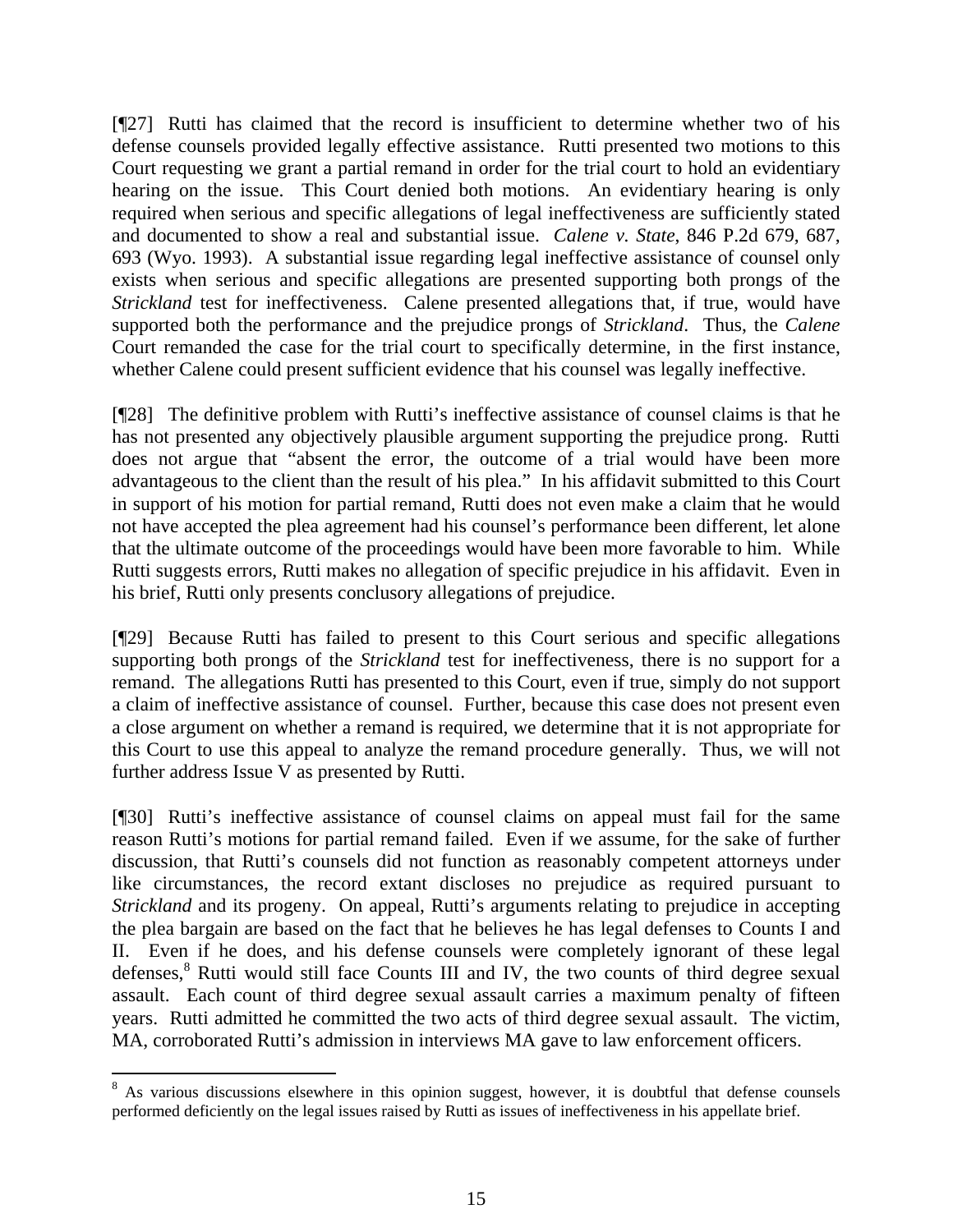[¶31] Rutti makes absolutely no argument that the outcome of a trial would have produced a more advantageous result than the plea agreement. Indeed, given Rutti's admission and MA's statements, there is little doubt that Rutti would have been convicted on both counts of third degree sexual assault had he gone to trial. Instead, a package deal was negotiated in which the State agreed to drop one of the counts of third degree sexual assault, one count of soliciting a minor (carrying a maximum penalty of five years) and stand silent at sentencing in return for Rutti's plea of guilty to only one count of third degree sexual assault and one count of sexual exploitation of a child (carrying a maximum penalty of twelve years. Wyo. Stat. Ann. § 6-4-303(c) (LexisNexis 2003). The result of the plea agreement was extremely advantageous to Rutti.

[¶32] Under the totality of the circumstances, Rutti has not met his burden of demonstrating the existence of a reasonable probability that, absent the alleged deficiencies of his defense counsels, the result of the proceedings would have been more favorable to him. This Court has confidence that the outcome was more than fair to Rutti and that the proper functioning of the adversarial process was not undermined by defense counsels' respective performances. Whatever the actual conduct of Rutti's defense counsels may have been, Rutti suffered no prejudice and actually benefited from a very advantageous plea agreement. Ultimately, Rutti, when given the opportunity at the hearing on his motion to withdraw his guilty pleas, presented no objective, plausible reason why he would have made a strategic decision to reject the proffered plea agreement and take his chances at trial.<sup>9</sup> We therefore reject Rutti's claim that he received ineffective assistance of counsel at any point in the lower court proceedings.

## **Prosecutorial Misconduct**

 $\overline{a}$ 

[¶33] Rutti complains of several instances of what he alleges amount to prosecutorial misconduct. Rutti failed to make a contemporaneous objection to any of the alleged instances of prosecutorial misconduct. The review of this Court, therefore, is limited to review for plain error pursuant to W.R.Cr.P. 52(b).

> Plain error exists when 1) the record is clear about the incident alleged as error; 2) there was a transgression of a clear and unequivocal rule of law; and 3) the party claiming the error was denied a substantial right which materially prejudiced him.

*Sandy v. State*, 870 P.2d 352, 358 (Wyo. 1994). The burden of proving plain error rests with the criminal defendant. "It is the defendant rather than the Government who bears the

<sup>&</sup>lt;sup>9</sup> Rutti testified at his change of plea hearing that he wanted to go to trial on all four counts even though he knew he might lose at trial. Rutti testified that he wanted to prove his legal innocence. While this statement might arguably apply to Counts I and II of the Information, it has no application to Counts III and IV, and therefore does not objectively support any prejudice in accepting the package plea agreement.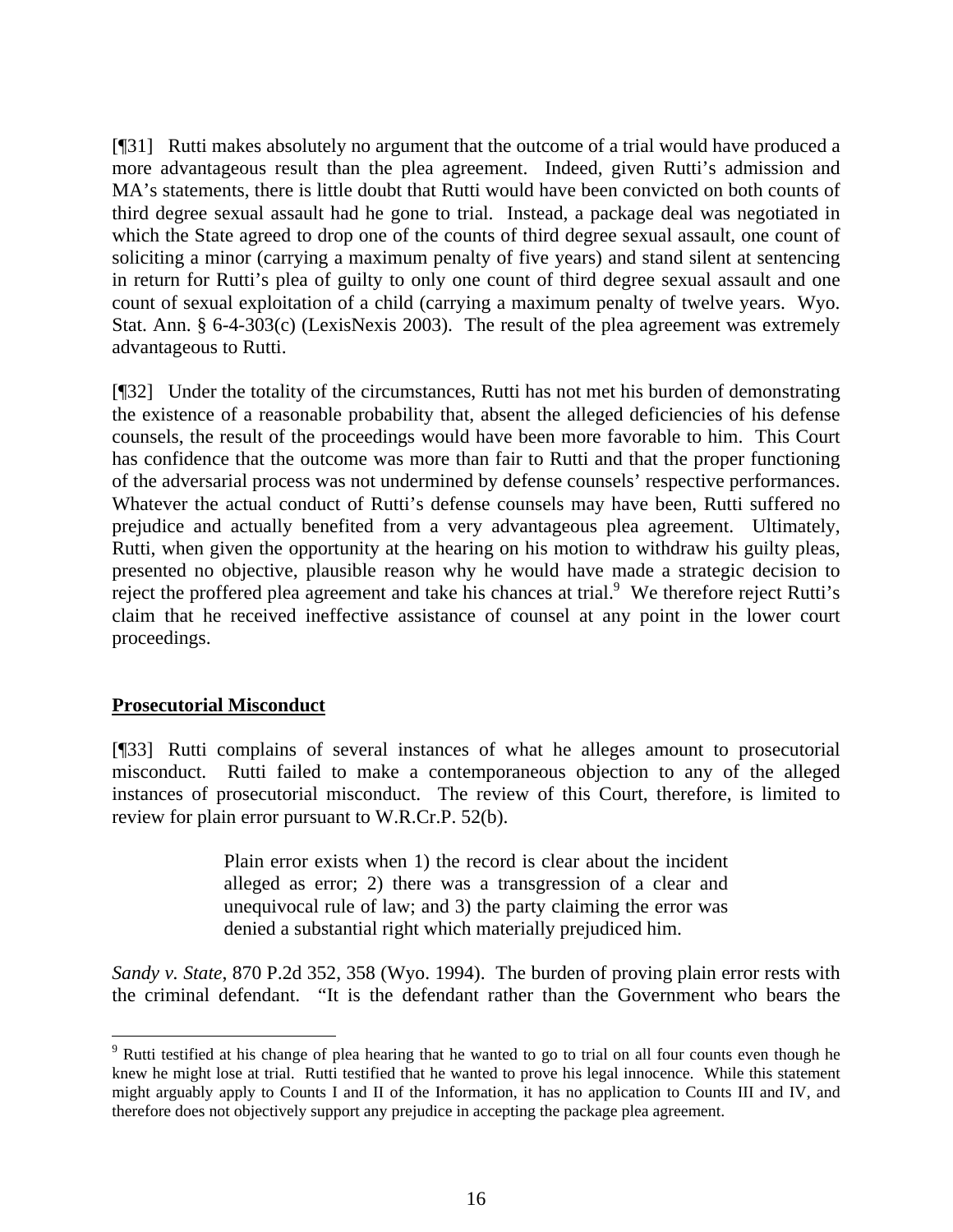burden of persuasion with respect to prejudice. In most cases, a court of appeals cannot correct the forfeited error unless the defendant shows that the error was prejudicial." *United States v. Olano*, 507 U.S. 725, 734, 113 S. Ct. 1770, 1778, 123 L.Ed.2d 508 (1993); *see also Scheikofsky v. State*, 636 P.2d 1107, 1110 (Wyo. 1981) ("To show plain error, appellant has to show a violation of a clear and unequivocal rule of law and has to show that she has been materially prejudiced by that violation."). Our review for plain error is discretionary. "In exceptional circumstances, especially in criminal cases, appellate courts, in the public interest, may, of their own motion, notice errors to which no exception has been taken, if the errors are obvious, or if they otherwise seriously affect the fairness, integrity, or public reputation of judicial proceedings." *United States v. Atkinson*, 297 U.S. 157, 160, 56 S. Ct. 391, 392, 80 L.Ed. 555 (1936); *see generally Manes v. State*, 2004 WY 33, ¶8, 86 P.3d 1274, ¶8 (Wyo. 2004). Rutti has not provided a plain error analysis for his claims of prosecutorial misconduct.

[¶34] Rutti's first claim of prosecutorial misconduct consists of statements made by the prosecutor at Rutti's hearing on his motion to withdraw his guilty plea. The record clearly reflects that the prosecutor did make statements regarding Rutti's activities that were factually incorrect. In remarking on how strong the case against Rutti was, the prosecutor stated that Rutti had set up an in-person meeting with the DCI agent and had shown up at the designated meeting place. Rutti never personally met with the DCI agent pursuant to their internet chats. Rutti did, however, meet with MA.

[¶35] The only rule of law Rutti claims was violated was ABA standards that state that a prosecutor should never knowingly misrepresent evidence to the court. We need not decide whether there is a clear and unequivocal rule of law at issue, because even if there is, Rutti has not proven that such a rule was violated. The record does not reflect that the prosecutor made these factually incorrect remarks knowingly. It may have been a simple mistake with regards to the actual facts of Rutti's conduct. We do not mean to imply that this Court condones any attorney appearing before a court unprepared and not cognizant of the facts of the case before the court. We only hold that, under the specific facts of this case, we do not interpret the prosecutor's misrepresentation of the facts as violating a clear and unequivocal rule of law as argued by Rutti.

[¶36] Even without regard to the prosecutor's mens rea, however, Rutti still cannot prove prejudice. There certainly was no prejudice at the hearing on Rutti's motion to withdraw his guilty plea because the State finished its presentation with the comment that the State had no objection to the trial court allowing Rutti to withdraw his guilty plea. The only allegation of prejudice put forth by Rutti in his appellate brief is that the judge stated a similar mistake of fact during the sentencing hearing. As Rutti's brief concedes, however, later in the sentencing hearing the trial court made it clear that it was referring to the count involving MA, not the DCI agent, thus signifying that the judge knew the correct facts. Rutti admitted he came to Cheyenne and had sexual contact with MA. The semantical mistake made by the trial court in its recitation of the facts was in no way material to the sentence ultimately received by Rutti.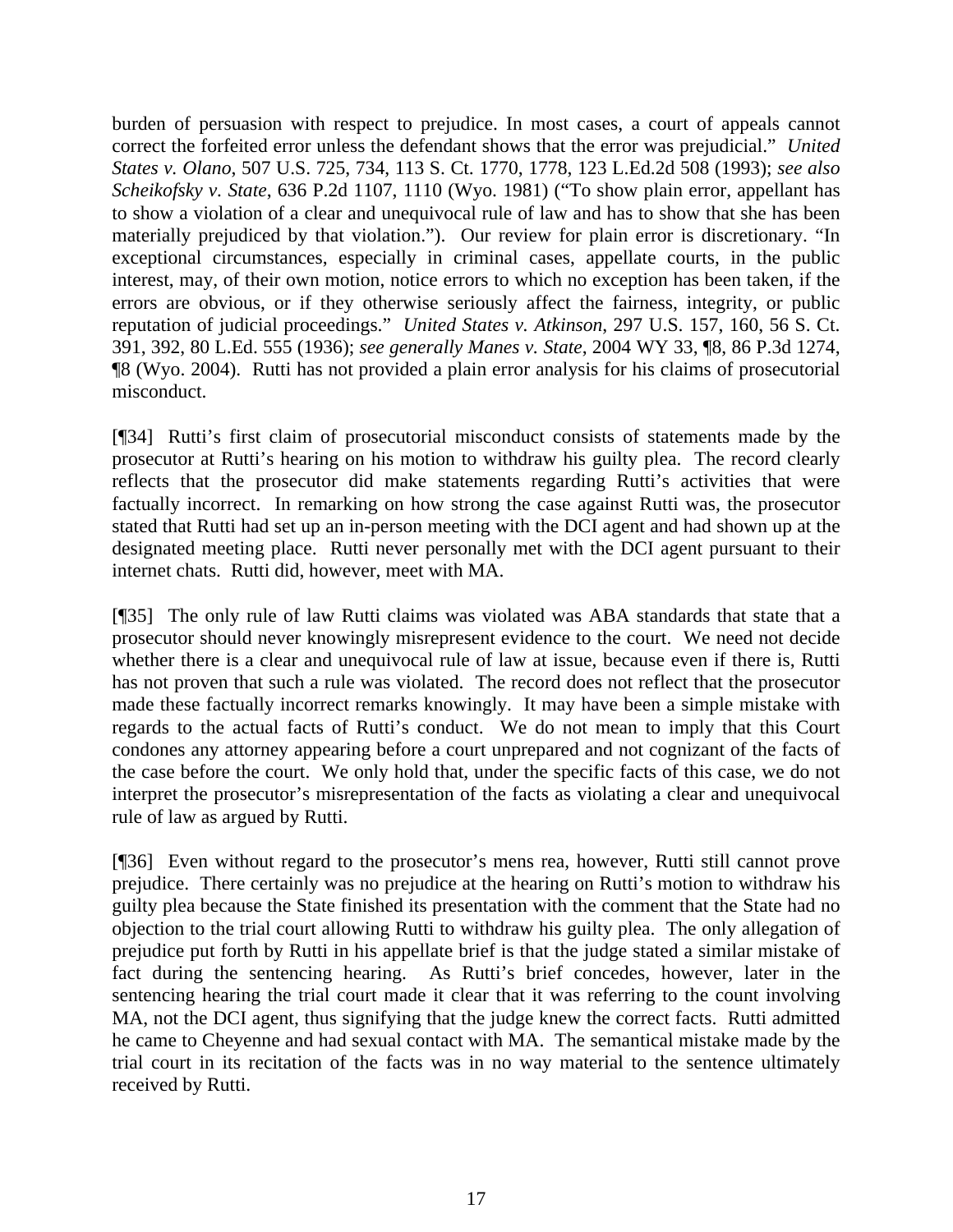[¶37] Rutti's other claim of prosecutorial misconduct is that the prosecutor did not inform the trial court that two counts in the Information did not constitute crimes. Rutti argues that neither the sexual exploitation of a child by delivery of child pornography charge nor the solicitation of a minor charge are legally supportable. We disagree. Rutti's argument regarding the sexual exploitation of a child by delivery of child pornography count has already been discussed. The statute upon which this count is based is not facially overbroad. Thus, Rutti's allegation of prosecutorial misconduct with respect to this charge is unsupported.

[¶38] Rutti also claims that it is legally impossible for him to have violated § 14-3-104 (solicitation of a minor) under the facts of this case. Rutti argues that, since the DCI agent was not a minor, he legally could not have violated the statute. We need not decide the issue because, even if Rutti is correct in this assertion, Rutti is only partially correct. While it might not be possible to convict Rutti of actually violating the statute since he did not, in fact, solicit a "minor," he allegedly did attempt to solicit a minor. Legal impossibility is not a defense to attempt. Under Wyoming law, a person is guilty of attempting to commit a crime if "[h]e intentionally engages in conduct which would constitute the crime had the attendant circumstances been as the person believes them to be." Wyo. Stat. Ann. § 6-1- 301(a)(ii) (LexisNexis 2003). Rutti allegedly believed he was chatting with a minor. As such, he could be prosecuted for attempted solicitation of a minor. *See generally Cashatt v. State*, 873 So. 2d 430, 436 (Fla. Dist. Ct. App. 2004) ("A person is guilty of an attempted child solicitation if the evidence demonstrates that he had a specific intent to commit the substantive offense and under the circumstances as he believed them to be took actions to consummate the substantive offense, even though circumstances unknown to him made completion of the substantive offense impossible, and the fact that the receiver of the 'luring' communications was an adult undercover agent posing as a child is irrelevant to the culpability of the sender of the communications for attempting to lure a child to commit an illegal sexual act.")

[¶39] Further, Rutti admitted to soliciting MA during the course of their Internet chat. The Information could have been amended to charge attempted solicitation and a legally supportable count of solicitation could have been added. So, while the prosecutor may have been mistaken in charging Rutti with solicitation of a minor with regard to Rutti's contact with the DCI agent, there was no prejudice to Rutti because his conduct did support an attempt charge as well as a solicitation charge with regard to MA. *See generally Laughner v. State*, 769 N.E.2d 1147, 1155 (Ind. Ct. App. 2002) (state allowed to amend Information to charge attempted solicitation as versus solicitation when "victim" of internet solicitation was adult undercover law enforcement agent). Any mistakes as alleged by Rutti do not amount to plain error.

## **Breach of Plea Agreement by the State**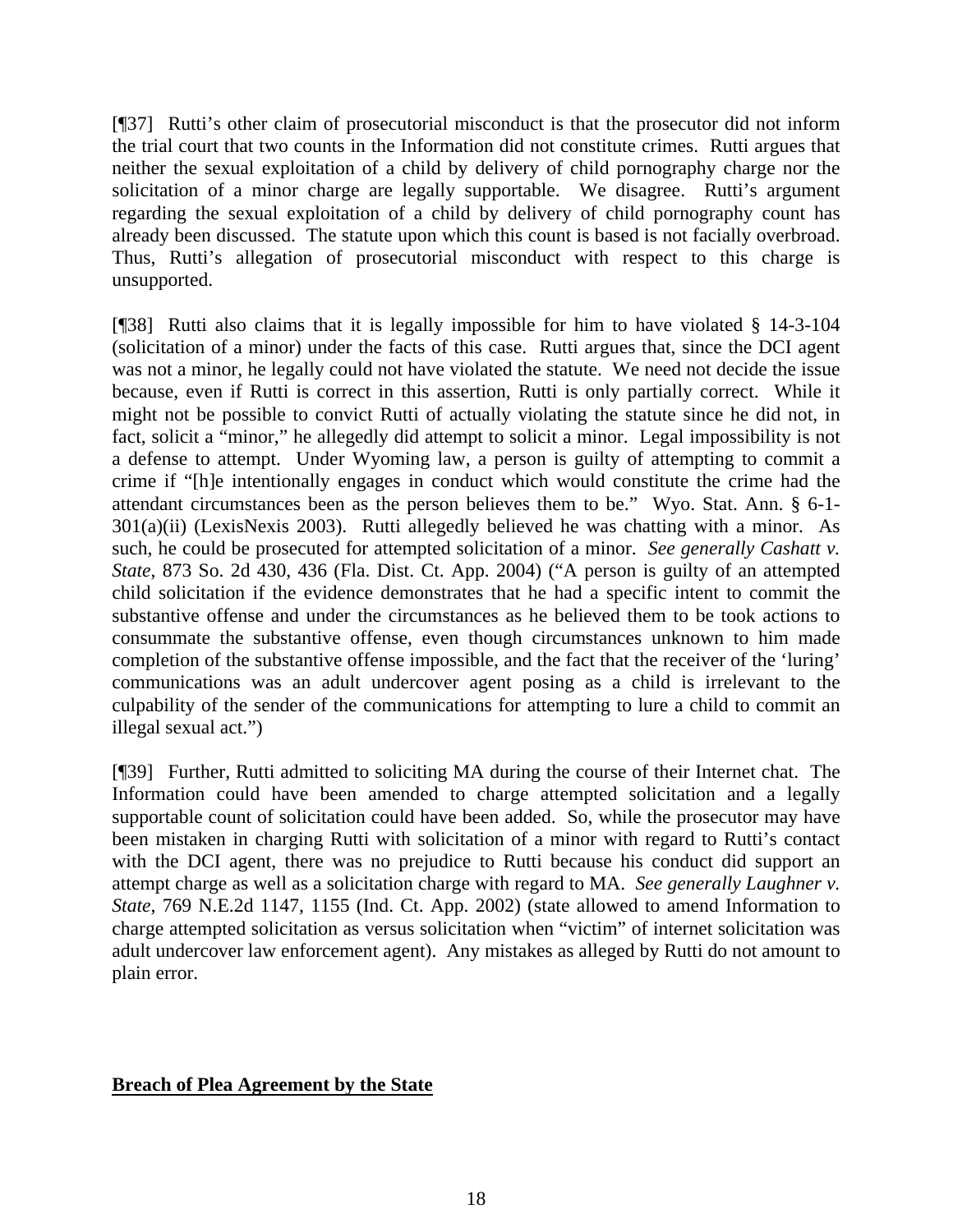[¶40] Rutti argues that the State breached the plea agreement by dismissing two counts against him without prejudice. The plea agreement was entered in open court on May 20, 2002. One term of the plea agreement was that, in return for Rutti pleading guilty to two counts of the Information, the State would dismiss the other two counts. The record is silent on whether the dismissals were to be with or without prejudice. On May 23, the trial court dismissed two counts of the Information without prejudice as requested by the State. On appeal, Rutti argues that the plea agreement required the counts be dismissed with prejudice and that the State breached the plea agreement by having the counts dismissed without prejudice. Rutti never presented this argument to the trial court.

[¶41] Rutti's first hurdle, then, is to prove plain error. Once again, "[p]lain error will not be assigned unless: (1) the record clearly reflects the incidents urged as error; (2) appellant is able to demonstrate violation of a clear and unequivocal rule of law; and (3) it is shown that a substantial right of the appellant was materially abridged." *Seymour v. State*, 949 P.2d 881, 883 (Wyo. 1997). In his appellate brief Rutti makes no argument that this issue meets any of the criteria of plain error. We determine that no plain error exists.

[¶42] "When a plea of guilty rests to any significant degree on a promise or agreement by the State, that promise must be fulfilled. Whether the prosecutor has violated the plea agreement is a question that is reviewed de novo." *Herrera v. State*, 2003 WY 25, ¶8, 64 P.3d 724, ¶8 (Wyo. 2003). A plea agreement is a contract between the defendant and the State and thus general principles of contract law apply to the agreement. "When determining whether a breach of the plea agreement has occurred we: (1) examine the nature of the promise; and (2) evaluate the promise in light of the defendant's reasonable understanding of the promise at the time the plea was entered." *Ford v. State*, 2003 WY 65, ¶11, 69 P.3d 407, ¶11 (Wyo. 2003) (internal quotation marks omitted).

[¶43] Rutti has not shown that the State has breached any material term of the plea agreement. The nature of the promise made is not clear from the record. All the record reflects is that the State agreed to dismiss two counts. There is no mention of whether the dismissal should be with or without prejudice. The State did dismiss the two relevant counts. Rutti did not complain about the manner in which the counts were dismissed until this appeal, almost two years after the counts were dismissed.

[¶44] Even if this Court assumes that an intended material term of the plea agreement was for the State to dismiss the counts with prejudice, both the nature of the promise and the reasonable understanding of the promise to dismiss the counts would be that Rutti would not be subject to any further criminal proceedings on the dismissed counts. While it would be better practice for the State to request dismissal with prejudice, it would not necessarily be required. What would be required is that the State not refile the dismissed counts against Rutti or threaten Rutti that it will refile the counts to gain an impermissible advantage. Rutti has not alleged that the State threatened him in any manner with the reinstatement of the dismissed counts. *See generally People v. Soto*, 233 N.W.2d 545 (Mich. Ct. App. 1975) (failure to immediately dismiss charges as agreed to in a plea agreement might result in impermissible chilling of appellate rights).